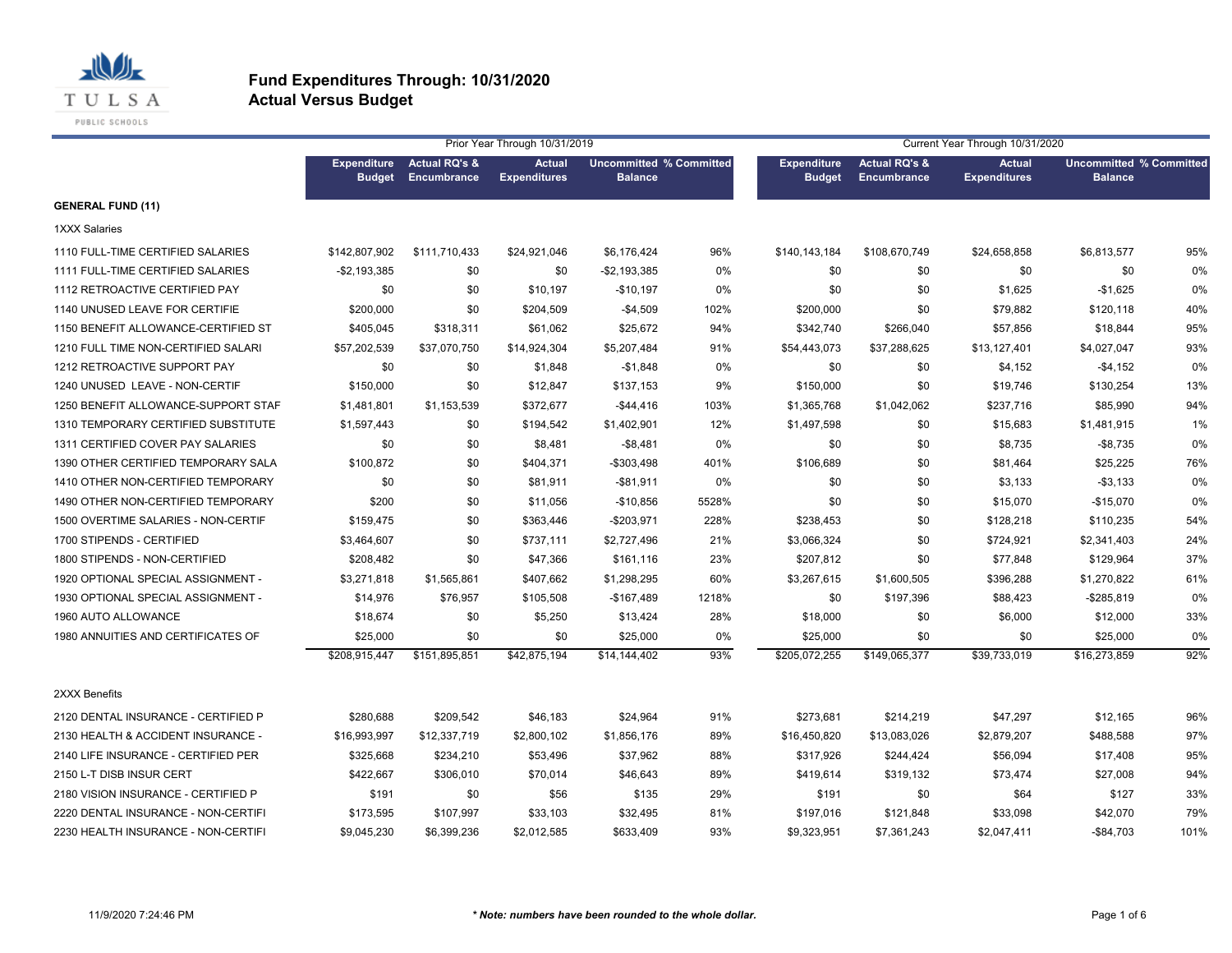

|                                                  |                                     |                                         | Prior Year Through 10/31/2019        |                                                  |      | Current Year Through 10/31/2020     |                                         |                                      |                                                  |      |
|--------------------------------------------------|-------------------------------------|-----------------------------------------|--------------------------------------|--------------------------------------------------|------|-------------------------------------|-----------------------------------------|--------------------------------------|--------------------------------------------------|------|
|                                                  | <b>Expenditure</b><br><b>Budget</b> | <b>Actual RQ's &amp;</b><br>Encumbrance | <b>Actual</b><br><b>Expenditures</b> | <b>Uncommitted % Committed</b><br><b>Balance</b> |      | <b>Expenditure</b><br><b>Budget</b> | <b>Actual RQ's &amp;</b><br>Encumbrance | <b>Actual</b><br><b>Expenditures</b> | <b>Uncommitted % Committed</b><br><b>Balance</b> |      |
| <b>GENERAL FUND (11)</b>                         |                                     |                                         |                                      |                                                  |      |                                     |                                         |                                      |                                                  |      |
| 2240 LIFE INSURANCE - NON-CERTIFIED              | \$127,064                           | \$51,816                                | \$26,144                             | \$49,104                                         | 61%  | \$135,149                           | \$88,357                                | \$27,172                             | \$19,620                                         | 85%  |
| 2250 L-T DISB INSUR                              | \$161,777                           | \$67,533                                | \$34,513                             | \$59,731                                         | 63%  | \$175,491                           | \$114,809                               | \$35,329                             | \$25,353                                         | 86%  |
| 2310 FICA - EMPLOYER'S CONTRIBUTION              | \$9,388,485                         | \$6,510,677                             | \$1,585,872                          | \$1,291,936                                      | 86%  | \$8,242,516                         | \$6,861,016                             | \$1,544,554                          | $-$163,055$                                      | 102% |
| 2320 MEDICARE - EMPLOYER'S CONTRIBU              | \$2,001,450                         | \$1,518,501                             | \$375,007                            | \$107,942                                        | 95%  | \$2,028,223                         | \$1,591,530                             | \$363,168                            | \$73,525                                         | 96%  |
| 2410 FICA - EMPLOYER'S CONTRIBUTION              | \$3,444,046                         | \$2,292,297                             | \$962,718                            | \$189,031                                        | 95%  | \$3,753,639                         | \$2,358,560                             | \$820,203                            | \$574,876                                        | 85%  |
| 2420 MEDICARE - EMPLOYER'S CONTRIBU              | \$798,582                           | \$531,378                               | \$223,886                            | \$43,318                                         | 95%  | \$888,072                           | \$542,767                               | \$193,107                            | \$152,199                                        | 83%  |
| 2510 DISTRICT PAID RETIREMENT                    | \$1,066,981                         | \$590,505                               | \$285,860                            | \$190,616                                        | 82%  | \$1,214,447                         | \$728,362                               | \$321,240                            | \$164,845                                        | 86%  |
| 2520 RETIREMENT - FEDERAL MATCHING               | \$1,000,774                         | \$0                                     | \$240,579                            | \$760,195                                        | 24%  | \$824,736                           | \$0                                     | \$213,344                            | \$611,391                                        | 26%  |
| 2530 RETIREMENT - EMPLOYER'S CONTRI              | \$14,842,479                        | \$10,730,096                            | \$2,633,134                          | \$1,479,249                                      | 90%  | \$13,820,787                        | \$10,937,051                            | \$2,569,107                          | \$314,628                                        | 98%  |
| 2610 RETIREMENT - DISTRICT PAID NON              | \$194,586                           | \$41,351                                | \$52,839                             | \$100,397                                        | 48%  | \$195,184                           | \$30,975                                | \$64,439                             | \$99,769                                         | 49%  |
| 2620 RETIREMENT - FEDERAL MATCHING               | \$179,061                           | \$0                                     | \$45,270                             | \$133,791                                        | 25%  | \$189,770                           | \$0                                     | \$44,217                             | \$145,553                                        | 23%  |
| 2630 RETIREMENT - EMPLOYER'S CONTRI              | \$2,393,015                         | \$1,584,652                             | \$654,004                            | \$154,359                                        | 94%  | \$2,471,066                         | \$1,614,513                             | \$613,234                            | \$243,319                                        | 90%  |
| 2710 UNEMPLOYMENT COMPENSATION - CE              | \$300,000                           | \$0                                     | \$63,585                             | \$236,415                                        | 21%  | \$300,000                           | \$0                                     | \$0                                  | \$300,000                                        | 0%   |
| 2810 UNEMPLOYMENT COMPENSATION - NO              | \$100,000                           | \$0                                     | \$0                                  | \$100,000                                        | 0%   | \$100,000                           | \$0                                     | \$0                                  | \$100,000                                        | 0%   |
|                                                  | \$63,240,335                        | \$43,513,519                            | \$12,198,950                         | \$7,527,866                                      | 88%  | \$61,322,280                        | \$46,211,831                            | \$11,945,761                         | \$3,164,688                                      | 95%  |
| 3XXX Purchased Professional & Technical Services |                                     |                                         |                                      |                                                  |      |                                     |                                         |                                      |                                                  |      |
| 3100 OFFICIAL/ADMINISTRATIVE SERVIC              | \$885,661                           | \$341,499                               | \$88,130                             | \$456,033                                        | 49%  | \$207,469                           | \$146,410                               | \$25,850                             | \$35,209                                         | 83%  |
| 3200 PROFESSIONAL-EDUCATION SERVICE              | \$9,033,449                         | \$5,517,313                             | \$1,940,947                          | \$1,575,189                                      | 83%  | \$6,466,985                         | \$4,795,847                             | \$1,363,043                          | \$308,095                                        | 95%  |
| 3310 ACCOUNTING SERVICES                         | \$159,000                           | \$27,500                                | \$0                                  | \$131,500                                        | 17%  | \$159,000                           | \$27,500                                | \$0                                  | \$131,500                                        | 17%  |
| 3360 MEDICAL SERVICES                            | \$408,337                           | \$139,105                               | \$24,435                             | \$244,797                                        | 40%  | \$411,468                           | \$99,382                                | \$8,619                              | \$303,468                                        | 26%  |
| 3370 OTHER PROFESSIONAL SERVICES                 | \$716,625                           | \$262,584                               | \$224,900                            | \$229,141                                        | 68%  | \$983,456                           | \$315,053                               | \$223,300                            | \$445,104                                        | 55%  |
| 3420 DATA PROCESSING SERVICES                    | \$15,000                            | \$13,421                                | \$1,580                              | \$0                                              | 100% | \$15,000                            | \$11,794                                | \$3,206                              | \$0                                              | 100% |
| 3430 OFFICIALS                                   | \$136,740                           | \$61,863                                | \$35,748                             | \$39,129                                         | 71%  | \$136,740                           | \$54,941                                | \$51,074                             | \$30,725                                         | 78%  |
| 3440 SECURITY SERVICES                           | \$41,165                            | \$0                                     | \$0                                  | \$41,165                                         | 0%   | \$41,165                            | \$0                                     | \$0                                  | \$41,165                                         | 0%   |
| 3460 OTHER TECHNICAL SERVICES                    | \$641,644                           | \$360,227                               | \$118,010                            | \$163,407                                        | 75%  | \$678,772                           | \$366,337                               | \$108,884                            | \$203,551                                        | 70%  |
| 3510 CIVIL LITIGATION-PLAINTIFF                  | \$8,000                             | $-$ \$59                                | \$32,059                             | $-$24,000$                                       | 400% | \$8,000                             | \$6,000                                 | \$0                                  | \$2,000                                          | 75%  |
| 3520 CIVIL LITIGATION-DEFENDANT                  | \$12,000                            | \$16,014                                | \$6,486                              | $-$10,500$                                       | 188% | \$12,000                            | \$22,500                                | \$0                                  | $-$10,500$                                       | 188% |
| 3530 CONTRACT SVCS: DRAFT & REVIEW               | \$64,313                            | \$5,948                                 | \$52                                 | \$58,313                                         | 9%   | \$64,313                            | \$6,000                                 | \$0                                  | \$58,313                                         | 9%   |
| 3540 LEGAL-BOARD REPRESENTATION                  | \$19,000                            | \$20,165                                | \$10,835                             | $-$12,000$                                       | 163% | \$19,000                            | \$30,128                                | \$873                                | $-$12,000$                                       | 163% |
| 3550 DUE PROCESS                                 | \$21,550                            | \$32,725                                | \$2,275                              | $-$13,450$                                       | 162% | \$21,550                            | \$35,000                                | \$0                                  | $-$13,450$                                       | 162% |
| 3560 EMPLOYMENT LAW                              | \$73,425                            | \$49,018                                | \$5,483                              | \$18,925                                         | 74%  | \$73,425                            | \$54,500                                | \$0                                  | \$18,925                                         | 74%  |
| 3570 OTHER LEGAL SERVICES                        | \$85,987                            | \$37,714                                | \$32,286                             | \$15,987                                         | 81%  | \$85,987                            | \$86,598                                | \$9,402                              | $-$10,013$                                       | 112% |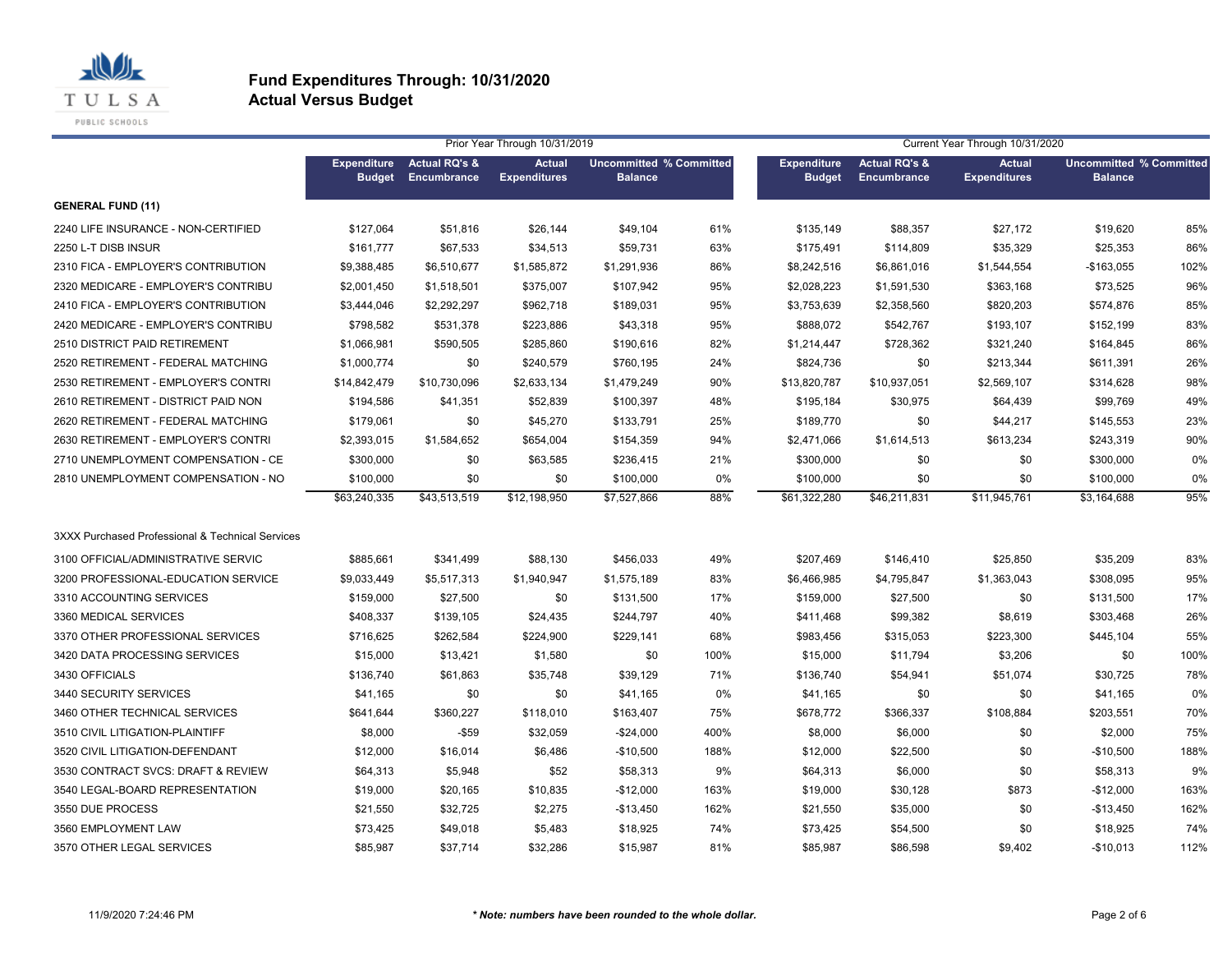

|                                         |                                     |                                                | Prior Year Through 10/31/2019        |                                                  |      | Current Year Through 10/31/2020     |                                         |                                      |                                                  |      |
|-----------------------------------------|-------------------------------------|------------------------------------------------|--------------------------------------|--------------------------------------------------|------|-------------------------------------|-----------------------------------------|--------------------------------------|--------------------------------------------------|------|
|                                         | <b>Expenditure</b><br><b>Budget</b> | <b>Actual RQ's &amp;</b><br><b>Encumbrance</b> | <b>Actual</b><br><b>Expenditures</b> | <b>Uncommitted % Committed</b><br><b>Balance</b> |      | <b>Expenditure</b><br><b>Budget</b> | <b>Actual RQ's &amp;</b><br>Encumbrance | <b>Actual</b><br><b>Expenditures</b> | <b>Uncommitted % Committed</b><br><b>Balance</b> |      |
| <b>GENERAL FUND (11)</b>                |                                     |                                                |                                      |                                                  |      |                                     |                                         |                                      |                                                  |      |
| 3580 LEGAL-GENERAL LEGAL ADVICE         | \$49,000                            | \$0                                            | \$0                                  | \$49,000                                         | 0%   | \$49,000                            | \$0                                     | \$0                                  | \$49,000                                         | 0%   |
| 3590 PROFESSIONAL EMPLOYEE TRAINING     | \$7,608,287                         | \$3,800,975                                    | \$1,472,510                          | \$2,334,802                                      | 69%  | \$7,914,419                         | \$3,313,883                             | \$1,364,852                          | \$3,235,684                                      | 59%  |
| 3600 PROFESSIONAL EMPLOYEE TRAINING     | \$59,800                            | \$269,918                                      | \$310,980                            | $-$521,098$                                      | 971% | \$0                                 | \$5,000                                 | \$0                                  | $-$5,000$                                        | 0%   |
|                                         | \$20,038,984                        | \$10,955,927                                   | \$4,306,716                          | \$4,776,340                                      | 76%  | \$17,347,750                        | \$9,376,871                             | \$3,159,102                          | \$4,811,776                                      | 72%  |
| <b>4XXX Purchased Property Services</b> |                                     |                                                |                                      |                                                  |      |                                     |                                         |                                      |                                                  |      |
| 4111 WATER/SEWER SERVICES (NON-EMER     | \$1,431,269                         | \$876,821                                      | \$530,768                            | \$23,680                                         | 98%  | \$1,615,769                         | \$1,236,680                             | \$378,916                            | \$173                                            | 100% |
| 4250 LAUNDRY SERVICES                   | \$10,250                            | \$8,758                                        | \$1,242                              | \$250                                            | 98%  | \$10,250                            | \$10,000                                | \$0                                  | \$250                                            | 98%  |
| 4260 LAWN-CARE SERVICES                 | \$20,200                            | \$0                                            | \$0                                  | \$20,200                                         | 0%   | \$26,005                            | \$0                                     | \$0                                  | \$26,005                                         | 0%   |
| 4300 REPAIRS AND MAINTENANCE SERVIC     | \$67,515                            | \$26,060                                       | \$1,780                              | \$39,675                                         | 41%  | \$0                                 | \$0                                     | \$0                                  | \$0                                              | 0%   |
| 4320 COMPUTER SERVICE                   | \$1,019,817                         | \$39,870                                       | \$926,474                            | \$53,473                                         | 95%  | \$812,485                           | \$59,901                                | \$738,633                            | \$13,951                                         | 98%  |
| 4360 REP/MAINT OFFICE MACHINE SVCS      | \$8,000                             | \$0                                            | \$2,858                              | \$5,142                                          | 36%  | \$8,400                             | \$350                                   | \$2,858                              | \$5,192                                          | 38%  |
| 4380 OTHER BUILDING SERVICES            | \$720                               | \$1,170                                        | \$0                                  | $-$450$                                          | 163% | \$6,060                             | \$1,910                                 | \$5,470                              | $-$1,320$                                        | 122% |
| 4390 OTHER EQUIPMENT AND VEHICLE SE     | \$104,559                           | \$42,769                                       | \$21,247                             | \$40,544                                         | 61%  | \$108,159                           | \$66,503                                | \$4,497                              | \$37,159                                         | 66%  |
| 4392 OTHER EQUIPMENT AND VEHICLE SE     | \$620                               | \$0                                            | \$0                                  | \$620                                            | 0%   | \$620                               | \$0                                     | \$0                                  | \$620                                            | 0%   |
| 4400 RENTAL OR LEASE SERVICES           | \$181,678                           | \$500                                          | \$0                                  | \$181,178                                        | 0%   | \$180,798                           | \$185,000                               | \$0                                  | $-$4,202$                                        | 102% |
| 4421 TPS TRANSPORTATION                 | \$886,605                           | \$55,303                                       | $-$43,686$                           | \$874,989                                        | 1%   | \$780,213                           | \$16,276                                | \$0                                  | \$763,936                                        | 2%   |
| 4430 LAND AND BUILDING SERVICES         | \$65,000                            | \$20,000                                       | \$0                                  | \$45,000                                         | 31%  | \$65,500                            | \$500                                   | \$0                                  | \$65,000                                         | 1%   |
| 4490 OTHER RENTAL OR LEASE SERVICES     | \$500                               | \$0                                            | \$200                                | \$300                                            | 40%  | \$380                               | \$0                                     | \$0                                  | \$380                                            | 0%   |
| 4500 CONSTRUCTION SERVICES              | \$1,000                             | \$0                                            | \$0                                  | \$1,000                                          | 0%   | \$0                                 | \$0                                     | \$0                                  | \$0                                              | 0%   |
|                                         | \$3,797,734                         | \$1,071,250                                    | \$1,440,882                          | \$1,285,601                                      | 66%  | \$3,614,639                         | \$1,577,120                             | \$1,130,375                          | \$907,144                                        | 75%  |
| 5XXX Other Purchased Services           |                                     |                                                |                                      |                                                  |      |                                     |                                         |                                      |                                                  |      |
| 5130 STUDENT TRANSPORTATION SERVICE     | \$30,761                            | \$3,260                                        | \$1,140                              | \$26,361                                         | 14%  | \$27,046                            | \$14,820                                | \$60                                 | \$12,166                                         | 55%  |
| 5150 STUDENT OUT OF DIST TRVL - LOG     | \$3,311                             | \$2,060                                        | \$0                                  | \$1,251                                          | 62%  | \$2,311                             | \$0                                     | \$0                                  | \$2,311                                          | 0%   |
| 5160 STUDENT OUT OF DIST TRVL -MEAL     | \$3,400                             | \$0                                            | \$0                                  | \$3,400                                          | 0%   | \$2,400                             | \$0                                     | \$0                                  | \$2,400                                          | 0%   |
| 5220 LIABILITY INSURANCE                | \$218,161                           | \$0                                            | \$218,161                            | \$0                                              | 100% | \$89,610                            | \$0                                     | \$58,980                             | \$30,630                                         | 66%  |
| 5240 VEHICLE INSURANCE-STUDENT TRAN     | \$0                                 | \$0                                            | \$0                                  | \$0                                              | 0%   | \$0                                 | \$0                                     | \$30,630                             | $-$30,630$                                       | 0%   |
| 5250 SURETY BONDS                       | \$19,215                            | \$0                                            | \$19,215                             | \$0                                              | 100% | \$20,972                            | \$0                                     | \$20,972                             | \$0                                              | 100% |
| 5290 OTHER INSURANCE SERVICES           | \$789,308                           | \$45,131                                       | \$54,352                             | \$689,825                                        | 13%  | \$790,108                           | \$43,002                                | \$52,106                             | \$695,000                                        | 12%  |
| 5300 COMMUNICATION SERVICES             | \$70,083                            | \$18,020                                       | \$2,944                              | \$49,119                                         | 30%  | \$52,483                            | \$3,000                                 | \$10,820                             | \$38,663                                         | 26%  |
| 5310 POSTAGE SERVICES                   | \$94,745                            | \$78,757                                       | \$6,529                              | \$9,459                                          | 90%  | \$190,168                           | \$95,936                                | \$37,471                             | \$56,761                                         | 70%  |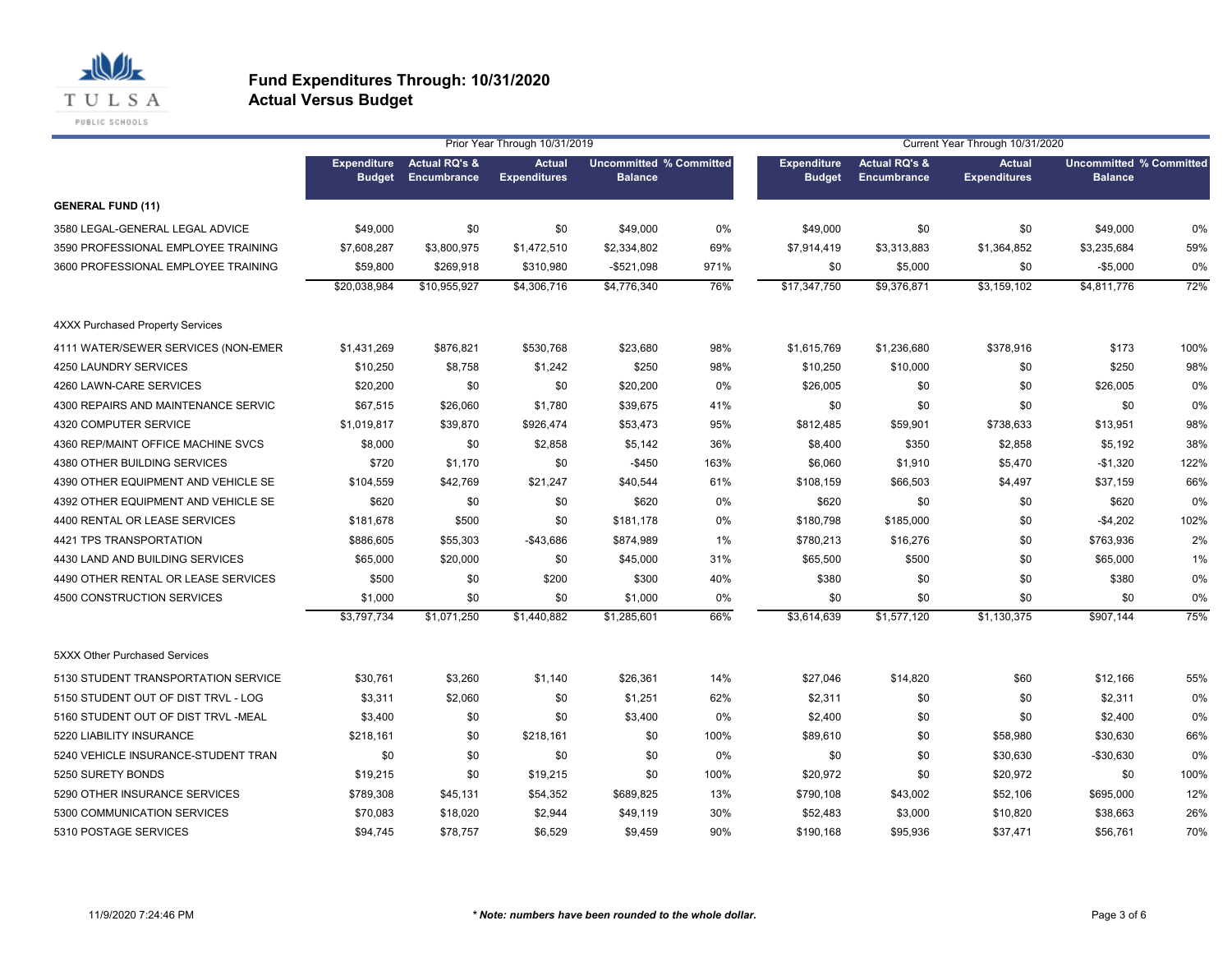

|                                     | Prior Year Through 10/31/2019<br>Current Year Through 10/31/2020 |                                                 |                                      |                                                  |          |                                     |                                                |                                      |                                                  |       |
|-------------------------------------|------------------------------------------------------------------|-------------------------------------------------|--------------------------------------|--------------------------------------------------|----------|-------------------------------------|------------------------------------------------|--------------------------------------|--------------------------------------------------|-------|
|                                     | <b>Budget</b>                                                    | <b>Expenditure</b> Actual RQ's &<br>Encumbrance | <b>Actual</b><br><b>Expenditures</b> | <b>Uncommitted % Committed</b><br><b>Balance</b> |          | <b>Expenditure</b><br><b>Budget</b> | <b>Actual RQ's &amp;</b><br><b>Encumbrance</b> | <b>Actual</b><br><b>Expenditures</b> | <b>Uncommitted % Committed</b><br><b>Balance</b> |       |
| <b>GENERAL FUND (11)</b>            |                                                                  |                                                 |                                      |                                                  |          |                                     |                                                |                                      |                                                  |       |
| 5315 COURIER SERVICES               | \$4,000                                                          | \$2,826                                         | \$1,175                              | \$0                                              | 100%     | \$4,000                             | \$2,942                                        | \$1,058                              | \$0                                              | 100%  |
| 5320 TELEPHONE OR TELEGRAPH SERVICE | \$200,000                                                        | \$154,140                                       | \$45,860                             | \$0                                              | 100%     | \$205,000                           | \$155,063                                      | \$49,937                             | \$0                                              | 100%  |
| 5340 MOBILE COMM DEVICES            | \$102,083                                                        | \$79,863                                        | \$22,220                             | \$0                                              | 100%     | \$106,188                           | \$1,466,698                                    | \$125,338                            | $-$1,485,847$                                    | 1499% |
| 5350 IPAD SERVICE AGREEMENT         | \$45,135                                                         | \$37,240                                        | \$7,895                              | \$0                                              | 100%     | \$41,155                            | \$36,727                                       | \$3,963                              | \$465                                            | 99%   |
| 5400 ADVERTISING                    | \$6,395                                                          | \$172                                           | \$466                                | \$5,757                                          | 10%      | \$4,100                             | \$241                                          | \$1,759                              | \$2,100                                          | 49%   |
| 5420 PRINTED ADVERTISING            | \$20,018                                                         | \$16,862                                        | \$3,139                              | \$18                                             | 100%     | \$20,018                            | \$7,739                                        | \$7,261                              | \$5,018                                          | 75%   |
| 5500 PRINTING AND BINDING           | \$28,430                                                         | \$17,753                                        | \$2,893                              | \$7,784                                          | 73%      | \$14,830                            | \$143,814                                      | \$57,951                             | -\$186,935                                       | 1361% |
| 5591 PRINTING IN HOUSE              | \$109,714                                                        | \$103,791                                       | \$6,718                              | $-$ \$795                                        | 101%     | \$51,683                            | \$0                                            | \$1,409                              | \$50,274                                         | 3%    |
| 5592 PRINTING CLICK CHARGES         | \$697,265                                                        | \$523,593                                       | \$162,814                            | \$10,858                                         | 98%      | \$581,832                           | \$462,316                                      | \$110,043                            | \$9,474                                          | 98%   |
| 5610 TUTITIONS TO OTHER DISTRICTS W | \$10,000                                                         | \$0                                             | \$0                                  | \$10,000                                         | $0\%$    | \$10,000                            | \$0                                            | \$0                                  | \$10,000                                         | 0%    |
| 5810 TRAVEL IN-DISTRICT / MILEAGE   | \$369,481                                                        | \$0                                             | \$26,351                             | \$343,130                                        | 7%       | \$322,918                           | \$0                                            | \$1,475                              | \$321,443                                        | 0%    |
| 5820 TRAVEL OUT OF DISTRICT         | \$1,577,849                                                      | \$221,217                                       | \$143,199                            | \$1,213,433                                      | 23%      | \$1,120,129                         | \$14,476                                       | \$0                                  | \$1,105,653                                      | 1%    |
| 5990 OTHER PURCHASED SERVICES       | \$3,355,877                                                      | \$2,875,957                                     | \$614,205                            | $-$134,285$                                      | 104%     | \$2,853,386                         | \$2,175,213                                    | \$529,214                            | \$148,958                                        | 95%   |
|                                     | \$7,755,230                                                      | \$4,180,642                                     | \$1,339,275                          | \$2,235,314                                      | 71%      | \$6,510,336                         | \$4,621,987                                    | \$1,100,446                          | \$787,904                                        | 88%   |
| <b>6XXX Supplies and Materials</b>  |                                                                  |                                                 |                                      |                                                  |          |                                     |                                                |                                      |                                                  |       |
| 6110 PAPER AND COPY SUPPLIES        | \$77,656                                                         | \$38,485                                        | \$25,674                             | \$13,497                                         | 83%      | \$117,932                           | \$56,512                                       | \$27,804                             | \$33,616                                         | 71%   |
| 6111 PAPER AND COPY SUPPLIES-WAREHO | \$389,647                                                        | \$0                                             | \$41,184                             | \$348,463                                        | 11%      | \$188,776                           | \$1                                            | \$4,629                              | \$184,147                                        | 2%    |
| 6112 PAPER AND COPY SUPPLIES-ONLINE | \$67,158                                                         | \$800                                           | \$10,367                             | \$55,991                                         | 17%      | \$79,424                            | \$0                                            | \$5,087                              | \$74,338                                         | 6%    |
| 6119 ONLINE ORDERING ENCUMBRANCE    | $-$200$                                                          | \$232,297                                       | \$0                                  | $-$ \$232,497                                    | -116149% | \$0                                 | \$406,135                                      | \$0                                  | $-$406,135$                                      | 0%    |
| 6120 AUTOMOTIVE/BUS SUPPLIES        | \$781,500                                                        | \$309,139                                       | \$408,710                            | \$63,651                                         | 92%      | \$31,210                            | \$0                                            | $-$195$                              | \$31,405                                         | $-1%$ |
| 6130 CONSUMABLE TECHNOLOGY SUPPLIES | \$0                                                              | \$2,000                                         | \$925                                | $-$2,925$                                        | 0%       | \$0                                 | \$2,000                                        | \$0                                  | $-$2,000$                                        | 0%    |
| 6140 TESTING SUPPLIES AND MATERIALS | \$481,106                                                        | \$0                                             | \$41,286                             | \$439,820                                        | 9%       | \$208,417                           | \$36,090                                       | \$0                                  | \$172,327                                        | 17%   |
| 6150 FILMS VIDEOS AUDIO TAPES AV SU | \$11,727                                                         | \$0                                             | \$0                                  | \$11,727                                         | 0%       | \$11,727                            | \$0                                            | \$2,500                              | \$9,227                                          | 21%   |
| 6160 FIRST AID SUPPLIES             | \$19,768                                                         | \$149                                           | \$101                                | \$19,518                                         | 1%       | \$55,136                            | \$300,646                                      | \$159,475                            | $-$404,985$                                      | 835%  |
| 6161 FIRST AID - WAREHOUSE          | \$0                                                              | \$0                                             | \$0                                  | \$0                                              | 0%       | \$1,500                             | \$0                                            | \$87,107                             | $-$ \$85,607                                     | 5807% |
| 6166 INVENTORY - HEALTH SUPPLIES    | \$12,613                                                         | \$220                                           | \$11,125                             | \$1,268                                          | 90%      | \$12,613                            | \$0                                            | \$1,279                              | \$11,333                                         | 10%   |
| 6169 INVENTORY - ISSUED             | \$0                                                              | \$0                                             | $-$1,602$                            | \$1,602                                          | $0\%$    | \$0                                 | \$12                                           | $-$1,266$                            | \$1,254                                          | 0%    |
| 6170 PAPER PRODUCTS                 | \$0                                                              | \$106                                           | \$0                                  | $-$106$                                          | 0%       | \$0                                 | \$0                                            | \$0                                  | \$0                                              | 0%    |
| 6180 CLEAN-MAINT SUPPLIES CHEMICALS | \$728,452                                                        | \$5,866                                         | \$136,215                            | \$586,371                                        | 20%      | \$705,669                           | \$15,782                                       | \$70,320                             | \$619,567                                        | 12%   |
| 6181 CLEAN-MAINT SUPPLIES CHEMICALS | \$282                                                            | \$0                                             | \$0                                  | \$282                                            | 0%       | \$282                               | \$0                                            | \$0                                  | \$282                                            | 0%    |
| 6190 GENERAL OFFICE SUPPLIES        | \$664,330                                                        | \$53,355                                        | \$53,421                             | \$557,554                                        | 16%      | \$791,596                           | \$28,458                                       | \$15,241                             | \$747,897                                        | 6%    |
| 6191 GENERAL OFFICE SUPPLIES-WAREHO | \$288.455                                                        | \$0                                             | \$35.494                             | \$252.962                                        | 12%      | \$152,702                           | \$342                                          | \$11,692                             | \$140.668                                        | 8%    |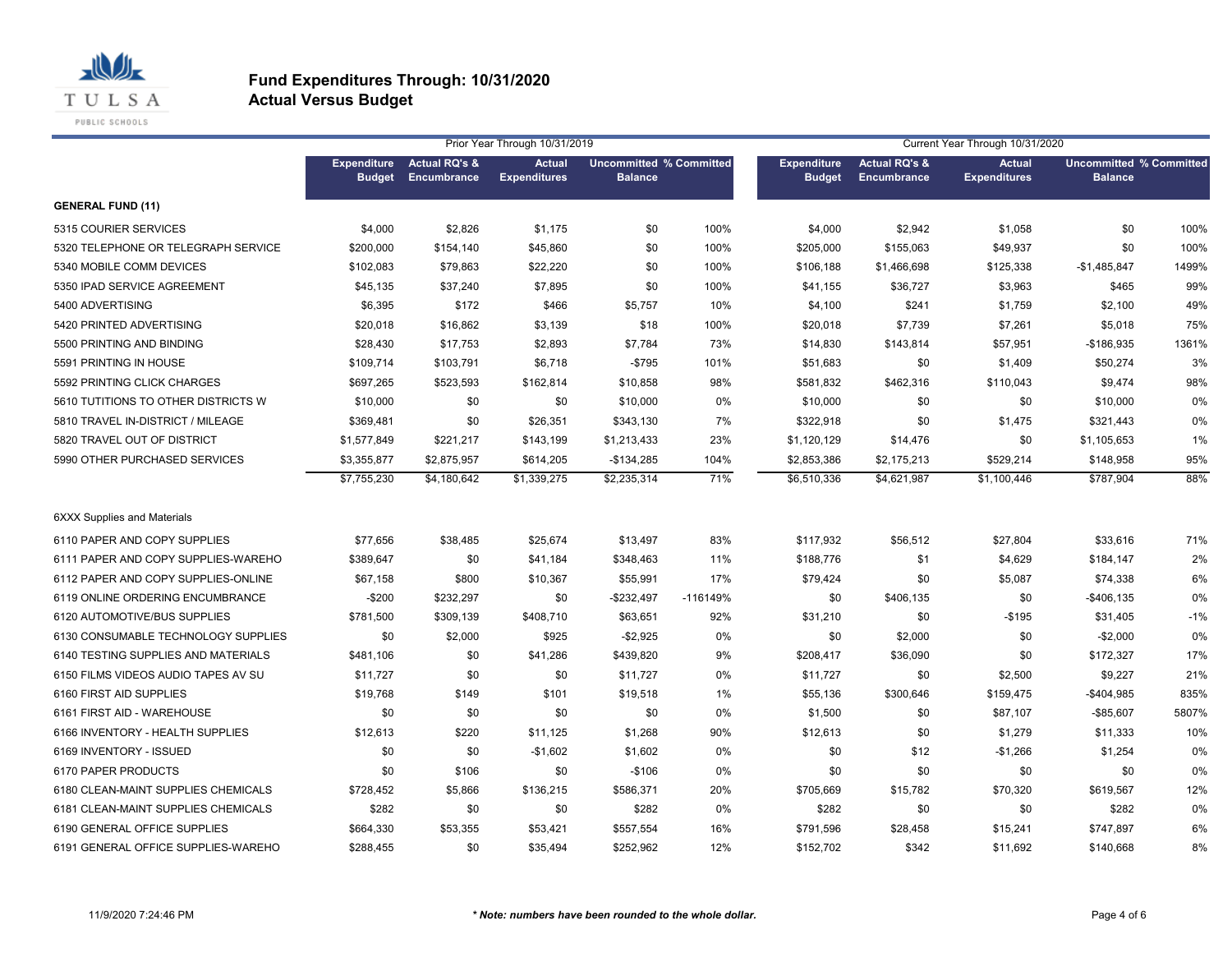

| Prior Year Through 10/31/2019<br>Current Year Through 10/31/2020 |              |                                                               |                                      |                                                  |      |                                     |                                                |                                      |                                                  |         |
|------------------------------------------------------------------|--------------|---------------------------------------------------------------|--------------------------------------|--------------------------------------------------|------|-------------------------------------|------------------------------------------------|--------------------------------------|--------------------------------------------------|---------|
|                                                                  |              | <b>Expenditure</b> Actual RQ's &<br><b>Budget Encumbrance</b> | <b>Actual</b><br><b>Expenditures</b> | <b>Uncommitted % Committed</b><br><b>Balance</b> |      | <b>Expenditure</b><br><b>Budget</b> | <b>Actual RQ's &amp;</b><br><b>Encumbrance</b> | <b>Actual</b><br><b>Expenditures</b> | <b>Uncommitted % Committed</b><br><b>Balance</b> |         |
| <b>GENERAL FUND (11)</b>                                         |              |                                                               |                                      |                                                  |      |                                     |                                                |                                      |                                                  |         |
| 6192 GENERAL OFFICE SUPPLIES-ONLINE                              | \$313,735    | \$100                                                         | \$35,946                             | \$277,689                                        | 11%  | \$366,965                           | \$0                                            | \$30,680                             | \$336,285                                        | 8%      |
| 6195 OTHER SUPPLIES AND MATERIALS                                | \$250        | \$274                                                         | \$1,359                              | $-$1,383$                                        | 653% | \$82                                | \$0                                            | \$82                                 | \$0                                              | 100%    |
| 6196 INVENTORY - NEW INV SYSTEM                                  | \$200,000    | \$62,325                                                      | \$36,423                             | \$101,252                                        | 49%  | \$200,000                           | \$34,911                                       | $-$439,501$                          | \$604,590                                        | $-202%$ |
| 6199 INVENTORY ISSUED                                            | \$0          | \$0                                                           | -\$223,783                           | \$223,783                                        | 0%   | \$0                                 | \$0                                            | \$309,544                            | -\$309,544                                       | 0%      |
| 6240 ELECTRICITY                                                 | \$5,057,488  | \$3,305,652                                                   | \$1,751,836                          | \$0                                              | 100% | \$4,869,043                         | \$3,682,945                                    | \$1,186,097                          | \$0                                              | 100%    |
| 6250 GASOLINE                                                    | \$1,002,392  | \$826,253                                                     | \$176,115                            | \$24                                             | 100% | \$649,792                           | \$718,365                                      | \$81,635                             | $-$150,208$                                      | 123%    |
| 6270 NATURAL GAS                                                 | \$1,055,185  | \$757,048                                                     | \$57,952                             | \$240,185                                        | 77%  | \$1,028,185                         | \$794,462                                      | \$64,005                             | \$169,717                                        | 83%     |
| 6410 BOOKS                                                       | \$808,873    | \$45,675                                                      | \$73,664                             | \$689,535                                        | 15%  | \$1,019,084                         | \$501,968                                      | \$512,184                            | \$4,932                                          | 100%    |
| 6420 PERIODICALS                                                 | \$15,616     | \$2,462                                                       | \$1,004                              | \$12,150                                         | 22%  | \$16,619                            | \$0                                            | \$1,044                              | \$15,576                                         | 6%      |
| 6430 STATE ADOPTED TEXTBOOKS                                     | \$1,651,010  | \$0                                                           | \$0                                  | \$1,651,010                                      | 0%   | \$1,593,850                         | \$19,263                                       | \$428,974                            | \$1,145,613                                      | 28%     |
| 6440 SUPPLEMENTAL TEXTBOOKS (NON-ST                              | \$23,680     | \$0                                                           | \$2,187                              | \$21,493                                         | 9%   | \$94,142                            | \$1,325                                        | \$600                                | \$92,217                                         | 2%      |
| 6450 WORKBOOKS                                                   | \$28,666     | \$12,404                                                      | \$0                                  | \$16,262                                         | 43%  | \$34,236                            | \$0                                            | \$14,191                             | \$20,045                                         | 41%     |
| 6470 NEWSPAPERS                                                  | \$249        | \$0                                                           | \$0                                  | \$249                                            | 0%   | \$249                               | \$0                                            | \$0                                  | \$249                                            | 0%      |
| 6480 MAGAZINES                                                   | \$1,162      | \$0                                                           | \$2,915                              | $-$1,753$                                        | 251% | \$912                               | \$0                                            | \$4,063                              | $-$3,151$                                        | 446%    |
| 6510 APPLIANCES/FURNITURE/FIXTURES                               | \$119,154    | \$12,122                                                      | \$7,055                              | \$99,977                                         | 16%  | \$141,989                           | \$15,408                                       | \$45,029                             | \$81,552                                         | 43%     |
| 6520 AUDIOVISUAL                                                 | \$2,500      | \$0                                                           | \$0                                  | \$2,500                                          | 0%   | \$2,500                             | \$0                                            | \$0                                  | \$2,500                                          | 0%      |
| 6530 TECHNOLOGY-RELATED EQUIPMENT                                | \$2,165,850  | \$354,700                                                     | \$736,373                            | \$1,074,777                                      | 50%  | \$4,809,314                         | \$624,676                                      | \$622,555                            | \$3,562,083                                      | 26%     |
| 6531 COMPUTERS                                                   | \$0          | \$0                                                           | \$0                                  | \$0                                              | 0%   | \$0                                 | \$0                                            | \$562                                | $-$ \$562                                        | 0%      |
| 6540 FURNITURE AND FIXTURES                                      | \$5,036      | \$12,892                                                      | \$2,949                              | $-$10,806$                                       | 315% | \$0                                 | \$0                                            | \$0                                  | \$0                                              | 0%      |
| 6550 INSTRUMENTS                                                 | \$0          | \$0                                                           | \$0                                  | \$0                                              | 0%   | \$0                                 | \$0                                            | \$1,400                              | $-$1,400$                                        | 0%      |
| 6560 MACHINERY                                                   | \$0          | \$0                                                           | \$0                                  | \$0                                              | 0%   | \$0                                 | \$2,136                                        | \$218,270                            | $-$220,406$                                      | 0%      |
| 6570 UNIFORMS                                                    | \$39,343     | \$0                                                           | \$0                                  | \$39,343                                         | 0%   | \$31,046                            | \$11,723                                       | \$0                                  | \$19,323                                         | 38%     |
| 6590 FIREARMS AND AMMUNITION                                     | \$1,000      | \$0                                                           | \$989                                | \$11                                             | 99%  | \$0                                 | \$0                                            | \$0                                  | \$0                                              | 0%      |
| 6810 COCURRICULAR SUPPLIES                                       | \$2,616,815  | \$112,981                                                     | \$205,484                            | \$2,298,350                                      | 12%  | \$1,921,130                         | \$154,855                                      | \$430,425                            | \$1,335,849                                      | 30%     |
| 6811 COCURRICULAR SUPPLIES-WAREHOUS                              | \$100,423    | \$0                                                           | \$6,537                              | \$93,885                                         | 7%   | \$74,973                            | \$130                                          | \$2,295                              | \$72,548                                         | 3%      |
| 6820 AWARDS DECOR REGALIA REFRESHME                              | \$66,208     | \$21,370                                                      | \$6,420                              | \$38,418                                         | 42%  | \$97,163                            | \$12,030                                       | \$2,377                              | \$82,756                                         | 15%     |
| 6830 EXTRACURRICULAR SUPPLIES                                    | \$59,271     | \$25                                                          | \$2,560                              | \$56,685                                         | 4%   | \$89,509                            | \$62,257                                       | \$31,566                             | $-$4,315$                                        | 105%    |
|                                                                  | \$18,856,400 | \$6,168,701                                                   | \$3,646,886                          | \$9,040,813                                      | 52%  | \$19,397,767                        | \$7,482,434                                    | \$3,931,751                          | \$7,983,582                                      | 59%     |
| 7XXX Property/Equipment                                          |              |                                                               |                                      |                                                  |      |                                     |                                                |                                      |                                                  |         |
| 7310 APPLIANCES/FURNITURE/FIXTURES                               | \$0          | \$0                                                           | \$2,500                              | $-$2,500$                                        | 0%   | \$0                                 | \$0                                            | \$0                                  | \$0                                              | 0%      |
| 7320 EQUIPMENT-AUDIO VISUAL                                      | \$5,487      | \$963                                                         | \$0                                  | \$4,523                                          | 18%  | \$5,330                             | \$0                                            | \$0                                  | \$5,330                                          | 0%      |
| 7330 TECHNOLOGY-RELATED HARDWARE                                 | \$0          | \$0                                                           | \$5,038                              | $-$5,038$                                        | 0%   | \$118,959                           | \$297,100                                      | \$0                                  | $-$178,141$                                      | 250%    |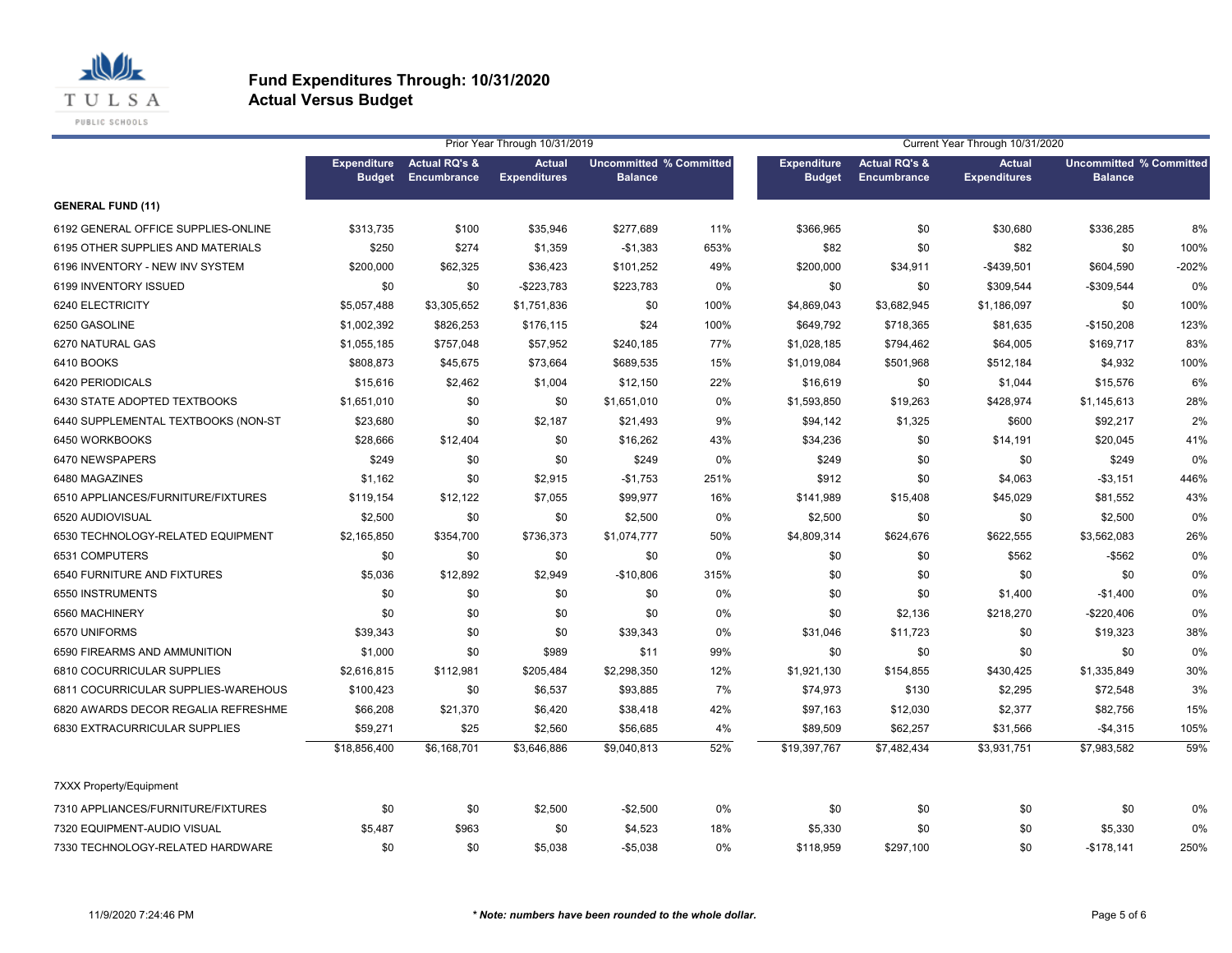

|                                      |                                     |                                         | Prior Year Through 10/31/2019        |                                                  |      | Current Year Through 10/31/2020     |                                         |                                      |                                                  |      |  |
|--------------------------------------|-------------------------------------|-----------------------------------------|--------------------------------------|--------------------------------------------------|------|-------------------------------------|-----------------------------------------|--------------------------------------|--------------------------------------------------|------|--|
|                                      | <b>Expenditure</b><br><b>Budget</b> | <b>Actual RQ's &amp;</b><br>Encumbrance | <b>Actual</b><br><b>Expenditures</b> | <b>Uncommitted % Committed</b><br><b>Balance</b> |      | <b>Expenditure</b><br><b>Budget</b> | <b>Actual RQ's &amp;</b><br>Encumbrance | <b>Actual</b><br><b>Expenditures</b> | <b>Uncommitted % Committed</b><br><b>Balance</b> |      |  |
| <b>GENERAL FUND (11)</b>             |                                     |                                         |                                      |                                                  |      |                                     |                                         |                                      |                                                  |      |  |
| 7340 TECHNOLOGY SOFTWARE             | \$0                                 | \$0                                     | \$0                                  | \$0                                              | 0%   | \$75,000                            | \$0                                     | \$0                                  | \$75,000                                         | 0%   |  |
| 7390 OTHER EQUIPMENT                 | \$2,000                             | \$0                                     | \$0                                  | \$2,000                                          | 0%   | \$2,000                             | \$0                                     | \$0                                  | \$2,000                                          | 0%   |  |
| <b>7620 BUSES</b>                    | \$51,840                            | \$34,560                                | \$17,280                             | \$0                                              | 100% | \$71,280                            | \$47,520                                | \$23,760                             | \$0                                              | 100% |  |
|                                      | \$59,327                            | \$35,523                                | \$24,818                             | $-$1,015$                                        | 102% | \$272,569                           | \$344,620                               | \$23,760                             | $-$95,811$                                       | 135% |  |
| 8XXX Other Objects and Reserves      |                                     |                                         |                                      |                                                  |      |                                     |                                         |                                      |                                                  |      |  |
| 8100 DUES AND FEES FOR SERVICES      | \$216,417                           | \$99,388                                | \$75,700                             | \$41,329                                         | 81%  | \$216,763                           | \$34,517                                | \$55,325                             | \$126,921                                        | 41%  |  |
| 8400 BUDGET CONTINGENCY              | $-$429,726$                         | \$0                                     | \$0                                  | $-$429,726$                                      | 0%   | \$6,737,299                         | \$0                                     | \$0                                  | \$6,737,299                                      | 0%   |  |
| 8600 STAFF REGISTRATION AND TUITION  | \$1,179,085                         | \$29,317                                | \$93,705                             | \$1,056,063                                      | 10%  | \$1,245,428                         | \$47,951                                | \$56,973                             | \$1,140,505                                      | 8%   |  |
| 8622 REGISTRATION - BOARD MEMBERS A  | \$3,289                             | \$60                                    | \$0                                  | \$3,229                                          | 2%   | \$3,289                             | \$240                                   | \$660                                | \$2,389                                          | 27%  |  |
| 8700 COUNTY ASSESSMENTS/REVALUATION  | \$505                               | \$0                                     | \$0                                  | \$505                                            | 0%   | \$5                                 | \$0                                     | \$0                                  | \$5                                              | 0%   |  |
|                                      | \$969,570                           | \$128,765                               | \$169,405                            | \$671,399                                        | 31%  | \$8,202,784                         | \$82,708                                | \$112,958                            | \$8,007,118                                      | 2%   |  |
| 9XXX Other Uses of Funds             |                                     |                                         |                                      |                                                  |      |                                     |                                         |                                      |                                                  |      |  |
| 9300 REIMBURSEMENT                   | \$318,283                           | \$170,000                               | \$111.635                            | \$36,648                                         | 88%  | \$1,000,000                         | \$164,000                               | \$0                                  | \$836,000                                        | 16%  |  |
| 9600 PETTY CASH                      | \$6,200                             | \$0                                     | \$1,200                              | \$5,000                                          | 19%  | \$4,400                             | \$0                                     | \$1,000                              | \$3,400                                          | 23%  |  |
| 9700 INTRA FUND TRANSFERS            | \$15,531,435                        | \$0                                     | \$4,173,381                          | \$11,358,054                                     | 27%  | \$15,279,892                        | \$0                                     | \$4,807,109                          | \$10,472,783                                     | 31%  |  |
|                                      | \$15,855,918                        | \$170,000                               | \$4,286,216                          | \$11,399,702                                     | 28%  | \$16,284,292                        | \$164,000                               | \$4,808,109                          | \$11,312,183                                     | 31%  |  |
| <b>Total Fund Expend./Encumb/RQs</b> | \$339.488.945                       | \$218,120,180                           | \$70,288,343                         | \$51,080,422                                     | 85%  | \$338,024,671                       | \$218,926,948                           | \$65,945,281                         | \$53,152,442                                     | 84%  |  |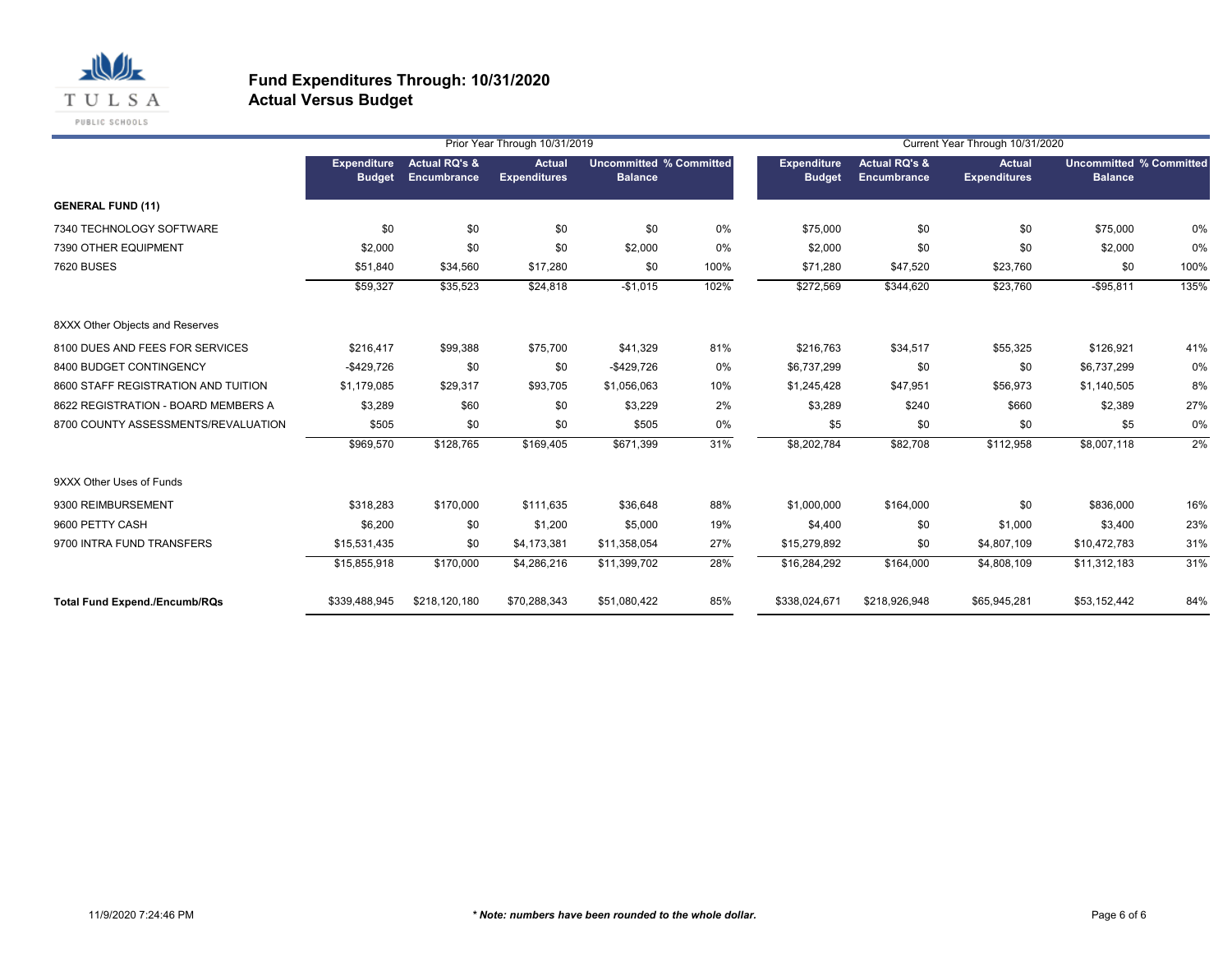

PUBLIC SCHOOLS

|                                                  |                                     |                                                | Prior Year Through 10/31/2019        |                                                  | Current Year Through 10/31/2020 |                                     |                                                |                                      |                                                  |      |
|--------------------------------------------------|-------------------------------------|------------------------------------------------|--------------------------------------|--------------------------------------------------|---------------------------------|-------------------------------------|------------------------------------------------|--------------------------------------|--------------------------------------------------|------|
|                                                  | <b>Expenditure</b><br><b>Budget</b> | <b>Actual RQ's &amp;</b><br><b>Encumbrance</b> | <b>Actual</b><br><b>Expenditures</b> | <b>Uncommitted % Committed</b><br><b>Balance</b> |                                 | <b>Expenditure</b><br><b>Budget</b> | <b>Actual RQ's &amp;</b><br><b>Encumbrance</b> | <b>Actual</b><br><b>Expenditures</b> | <b>Uncommitted % Committed</b><br><b>Balance</b> |      |
| <b>BUILDING FUND (21)</b>                        |                                     |                                                |                                      |                                                  |                                 |                                     |                                                |                                      |                                                  |      |
| <b>1XXX Salaries</b>                             |                                     |                                                |                                      |                                                  |                                 |                                     |                                                |                                      |                                                  |      |
| 1210 FULL TIME NON-CERTIFIED SALARI              | \$6,897,831                         | \$4,659,465                                    | \$2,021,230                          | \$217,137                                        | 97%                             | \$6,392,229                         | \$4,111,215                                    | \$1,983,957                          | \$297,057                                        | 95%  |
| 1212 RETROACTIVE SUPPORT PAY                     | \$0                                 | \$0                                            | \$156                                | $-$156$                                          | 0%                              | \$0                                 | \$0                                            | \$4,498                              | $-$4,498$                                        | 0%   |
| 1240 UNUSED LEAVE - NON-CERTIF                   | \$0                                 | \$0                                            | \$0                                  | \$0                                              | 0%                              | \$0                                 | \$0                                            | \$17,837                             | $-$17,837$                                       | 0%   |
| 1250 BENEFIT ALLOWANCE-SUPPORT STAF              | \$70,565                            | \$49,604                                       | \$17,357                             | \$3,604                                          | 95%                             | \$63,736                            | \$36,041                                       | \$11,571                             | \$16,124                                         | 75%  |
| 1500 OVERTIME SALARIES - NON-CERTIF              | \$163,579                           | \$0                                            | \$141,561                            | \$22,018                                         | 87%                             | \$165,899                           | \$0                                            | \$62,984                             | \$102,915                                        | 38%  |
| 1800 STIPENDS - NON-CERTIFIED                    | \$27,500                            | \$0                                            | \$4,462                              | \$23,038                                         | 16%                             | \$27,500                            | \$0                                            | \$4,910                              | \$22,590                                         | 18%  |
| 1930 OPTIONAL SPECIAL ASSIGNMENT -               | \$0                                 | \$0                                            | \$1,200                              | $-$1,200$                                        | 0%                              | \$0                                 | \$0                                            | \$0                                  | \$0                                              | 0%   |
|                                                  | \$7,159,475                         | \$4,709,069                                    | \$2,185,965                          | \$264,441                                        | 96%                             | \$6,649,364                         | \$4,147,256                                    | \$2,085,757                          | \$416,351                                        | 94%  |
| 2XXX Benefits                                    |                                     |                                                |                                      |                                                  |                                 |                                     |                                                |                                      |                                                  |      |
| 2220 DENTAL INSURANCE - NON-CERTIFI              | \$18,236                            | \$11,211                                       | \$4,318                              | \$2,707                                          | 85%                             | \$19,368                            | \$11,203                                       | \$4,348                              | \$3,817                                          | 80%  |
| 2230 HEALTH INSURANCE - NON-CERTIFI              | \$1,085,098                         | \$683,756                                      | \$266,631                            | \$134,711                                        | 88%                             | \$930,924                           | \$690,807                                      | \$266,442                            | $-$26,326$                                       | 103% |
| 2240 LIFE INSURANCE - NON-CERTIFIED              | \$15,902                            | \$5,463                                        | \$3,698                              | \$6,741                                          | 58%                             | \$17,013                            | \$9,480                                        | \$3,662                              | \$3,871                                          | 77%  |
| 2250 L-T DISB INSUR                              | \$20,940                            | \$7,194                                        | \$4,868                              | \$8,877                                          | 58%                             | \$22,408                            | \$12,485                                       | \$4,823                              | \$5,100                                          | 77%  |
| 2410 FICA - EMPLOYER'S CONTRIBUTION              | \$420,090                           | \$285,629                                      | \$131,157                            | \$3,304                                          | 99%                             | \$453,075                           | \$258,870                                      | \$125,592                            | \$68,614                                         | 85%  |
| 2420 MEDICARE - EMPLOYER'S CONTRIBU              | \$98,250                            | \$66,800                                       | \$30,761                             | \$689                                            | 99%                             | \$105,961                           | \$60,480                                       | \$29,549                             | \$15,932                                         | 85%  |
| 2610 RETIREMENT - DISTRICT PAID NON              | \$2,834                             | \$0                                            | \$827                                | \$2,008                                          | 29%                             | \$2,854                             |                                                | \$927                                | \$1,926                                          | 32%  |
| 2630 RETIREMENT - EMPLOYER'S CONTRI              | \$357,070                           | \$245,568                                      | \$111,769                            | $-$268$                                          | 100%                            | \$386,508                           | \$211,754                                      | \$100,717                            | \$74,037                                         | 81%  |
|                                                  | \$2,018,420                         | \$1,305,622                                    | \$554.029                            | \$158,769                                        | 92%                             | \$1,938,110                         | \$1,255,079                                    | \$536.060                            | \$146,971                                        | 92%  |
| 3XXX Purchased Professional & Technical Services |                                     |                                                |                                      |                                                  |                                 |                                     |                                                |                                      |                                                  |      |
| 3360 MEDICAL SERVICES                            | \$2,975                             | \$2,800                                        | \$0                                  | \$175                                            | 94%                             | \$2,975                             | \$0                                            | \$0                                  | \$2,975                                          | 0%   |
| 3370 OTHER PROFESSIONAL SERVICES                 | \$14,220                            | \$3,000                                        | \$3,000                              | \$8,220                                          | 42%                             | \$250,000                           | \$120,953                                      | \$118,293                            | \$10,754                                         | 96%  |
| 3440 SECURITY SERVICES                           | \$204,933                           | \$181,528                                      | \$18,472                             | \$4,933                                          | 98%                             | \$204,933                           | \$150,000                                      | \$0                                  | \$54,933                                         | 73%  |
| 3442 SECURITY - ATHLETICS                        | \$26,554                            | \$7,000                                        | \$0                                  | \$19,554                                         | 26%                             | \$26,554                            | \$7,000                                        | \$0                                  | \$19,554                                         | 26%  |
| 3460 OTHER TECHNICAL SERVICES                    | \$8,000                             | \$8,000                                        | \$0                                  | \$0                                              | 100%                            | \$8,000                             | \$8,000                                        | \$0                                  | \$0                                              | 100% |
| 3590 PROFESSIONAL EMPLOYEE TRAINING              | \$300                               | \$0                                            | \$0                                  | \$300                                            | 0%                              | \$2,300                             | \$100                                          | \$537                                | \$1,663                                          | 28%  |
|                                                  | \$256,982                           | \$202,328                                      | \$21,472                             | \$33,182                                         | 87%                             | \$494,762                           | \$286,053                                      | \$118,830                            | \$89,879                                         | 82%  |
| <b>4XXX Purchased Property Services</b>          |                                     |                                                |                                      |                                                  |                                 |                                     |                                                |                                      |                                                  |      |
| 4200 SODEXO MANAGEMENT FEE                       | \$1,163,810                         | \$855,577                                      | \$285,193                            | \$23,040                                         | 98%                             | \$1,163,810                         | \$950,642                                      | \$190,128                            | \$23,040                                         | 98%  |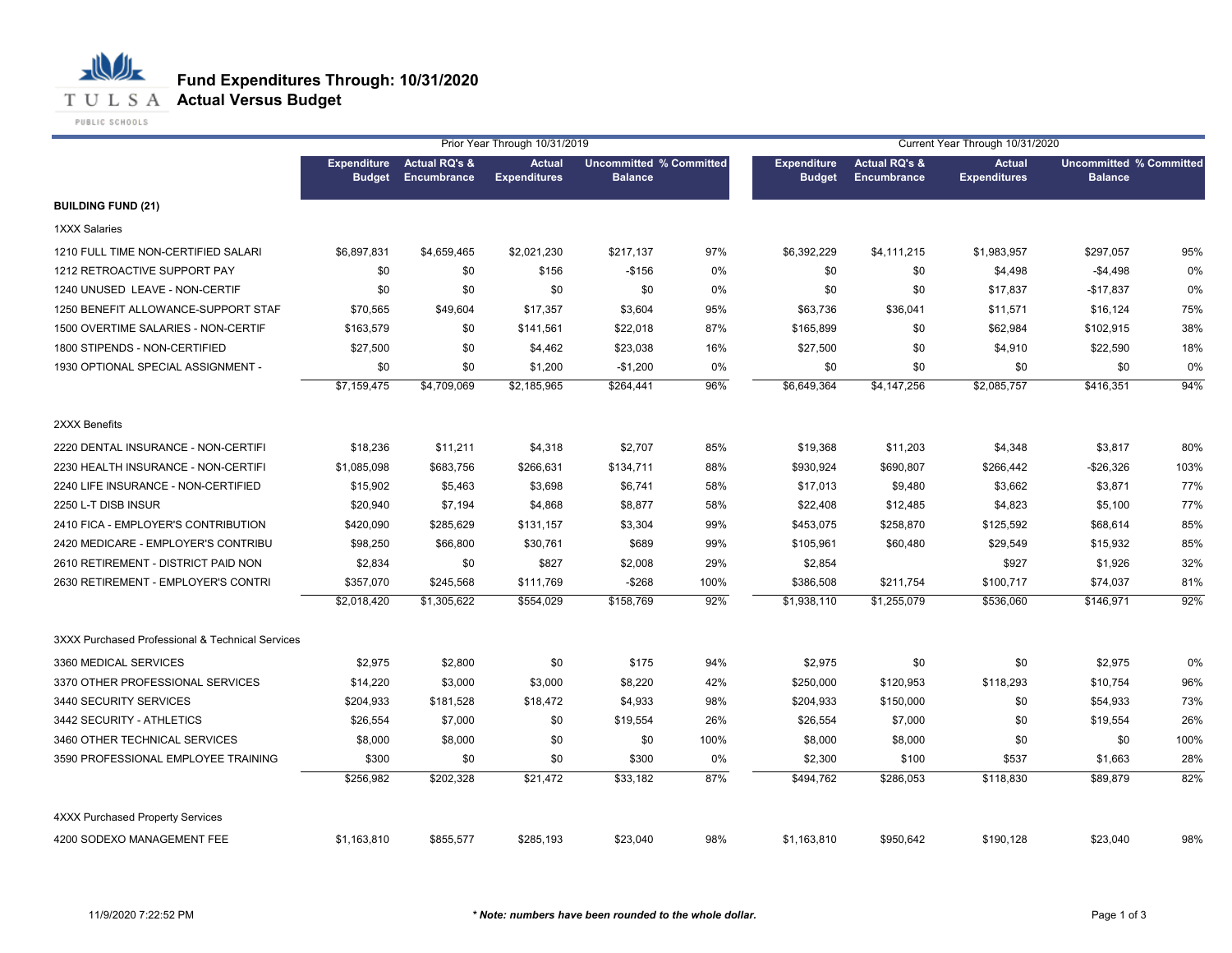**Fund Expenditures Through: 10/31/2020**

**T U L S A Actual Versus Budget** 

PUBLIC SCHOOLS

|                                     |                                     |                                         | Prior Year Through 10/31/2019        |                                                  |      |                                     |                                         | Current Year Through 10/31/2020 | <b>Uncommitted % Committed</b><br><b>Actual</b> |      |  |  |
|-------------------------------------|-------------------------------------|-----------------------------------------|--------------------------------------|--------------------------------------------------|------|-------------------------------------|-----------------------------------------|---------------------------------|-------------------------------------------------|------|--|--|
|                                     | <b>Expenditure</b><br><b>Budget</b> | <b>Actual RQ's &amp;</b><br>Encumbrance | <b>Actual</b><br><b>Expenditures</b> | <b>Uncommitted % Committed</b><br><b>Balance</b> |      | <b>Expenditure</b><br><b>Budget</b> | <b>Actual RQ's &amp;</b><br>Encumbrance | <b>Expenditures</b>             | <b>Balance</b>                                  |      |  |  |
| <b>BUILDING FUND (21)</b>           |                                     |                                         |                                      |                                                  |      |                                     |                                         |                                 |                                                 |      |  |  |
| 4230 DISPOSAL SERVICES              | \$398,729                           | \$313,424                               | \$81,319                             | \$3,986                                          | 99%  | \$398,729                           | \$306,934                               | \$86,518                        | \$5,277                                         | 99%  |  |  |
| 4250 LAUNDRY SERVICES               | \$2,000                             | \$1,200                                 | \$0                                  | \$800                                            | 60%  | \$2,000                             | \$1,000                                 | \$0                             | \$1,000                                         | 50%  |  |  |
| 4300 REPAIRS AND MAINTENANCE SERVIC | \$1,166,948                         | \$619,934                               | \$412,971                            | \$134,043                                        | 89%  | \$0                                 | \$0                                     | \$0                             | \$0                                             | 0%   |  |  |
| 4302 REPAIRS/MAINTENANCE CONTRACT L | \$35,000                            | \$12,805                                | \$6,054                              | \$16,141                                         | 54%  | \$24,220                            | \$0                                     | \$17,859                        | \$6,362                                         | 74%  |  |  |
| 4310 NONTECHNOLOGY SERVICES         | \$75,250                            | \$17,475                                | \$20,114                             | \$37,661                                         | 50%  | \$527,875                           | \$406,709                               | \$114,271                       | \$6,895                                         | 99%  |  |  |
| 4320 COMPUTER SERVICE               | \$2,500                             | \$0                                     | \$0                                  | \$2,500                                          | 0%   | \$14,500                            | \$3,500                                 | \$0                             | \$11,000                                        | 24%  |  |  |
| 4330 COOLING SERVICES               | \$20,000                            | \$4,956                                 | \$6,062                              | \$8,982                                          | 55%  | \$230,000                           | \$93,872                                | \$61,619                        | \$74,509                                        | 68%  |  |  |
| 4340 ELECTRICAL SERVICES            | \$3,700                             | \$0                                     | \$0                                  | \$3,700                                          | 0%   | \$45,865                            | \$37,195                                | \$4,819                         | \$3,850                                         | 92%  |  |  |
| 4350 HEATING SERVICES               | \$5,000                             | \$0                                     | \$0                                  | \$5,000                                          | 0%   | \$15,561                            | \$0                                     | \$38                            | \$15,523                                        | 0%   |  |  |
| 4360 REP/MAINT OFFICE MACHINE SVCS  | \$2,500                             | \$0                                     | \$0                                  | \$2,500                                          | 0%   | \$2,500                             | \$0                                     | \$0                             | \$2,500                                         | 0%   |  |  |
| 4370 PLUMBING SERVICES              | \$5,000                             | \$0                                     | \$0                                  | \$5,000                                          | 0%   | \$46,000                            | \$40,000                                | \$4,159                         | \$1,841                                         | 96%  |  |  |
| 4380 OTHER BUILDING SERVICES        | \$389,300                           | \$203,137                               | \$173,884                            | \$12,278                                         | 97%  | \$336,555                           | \$244,026                               | \$73,217                        | \$19,312                                        | 94%  |  |  |
| 4390 OTHER EQUIPMENT AND VEHICLE SE | \$5,000                             | \$1,705                                 | \$295                                | \$3,000                                          | 40%  | \$187,942                           | \$43,266                                | \$21,119                        | \$123,557                                       | 34%  |  |  |
| 4490 OTHER RENTAL OR LEASE SERVICES | \$33,097                            | \$0                                     | \$0                                  | \$33,097                                         | 0%   | \$33,097                            | \$0                                     | \$0                             | \$33,097                                        | 0%   |  |  |
| 4500 CONSTRUCTION SERVICES          | \$1,669,069                         | \$1,108,692                             | \$1,057,407                          | $-$497,031$                                      | 130% | \$3,562,465                         | \$2,723,400                             | \$809,879                       | \$29,186                                        | 99%  |  |  |
|                                     | \$4,976,903                         | \$3,138,906                             | \$2,043,299                          | $-$205,302$                                      | 104% | \$6,591,119                         | \$4,850,543                             | \$1,383,627                     | \$356,949                                       | 95%  |  |  |
| 5XXX Other Purchased Services       |                                     |                                         |                                      |                                                  |      |                                     |                                         |                                 |                                                 |      |  |  |
| 5230 PROPERTY INSURANCE             | \$1,343,433                         | \$0                                     | \$1,343,433                          | \$0                                              | 100% | \$1,568,798                         | \$1,856                                 | \$1,566,943                     | \$0                                             | 100% |  |  |
| 5300 COMMUNICATION SERVICES         | \$0                                 | \$1,980                                 | \$0                                  | $-$1,980$                                        | 0%   | \$0                                 | \$0                                     | \$0                             | \$0                                             | 0%   |  |  |
| 5340 MOBILE COMM DEVICES            | \$75,680                            | \$56,124                                | \$19,370                             | \$186                                            | 100% | \$75,731                            | \$6,299                                 | \$19,361                        | \$50,070                                        | 34%  |  |  |
| 5400 ADVERTISING                    | \$225                               | \$0                                     | \$0                                  | \$225                                            | 0%   | \$225                               | \$0                                     | \$0                             | \$225                                           | 0%   |  |  |
| 5592 PRINTING CLICK CHARGES         | \$5,500                             | \$0                                     | \$0                                  | \$5,500                                          | 0%   | \$5,500                             | \$0                                     | \$0                             | \$5,500                                         | 0%   |  |  |
| 5810 TRAVEL IN-DISTRICT / MILEAGE   | \$1,000                             | \$0                                     | \$0                                  | \$1,000                                          | 0%   | \$1,000                             | \$0                                     | \$0                             | \$1,000                                         | 0%   |  |  |
| 5820 TRAVEL OUT OF DISTRICT         | \$9,700                             | \$875                                   | \$0                                  | \$8,825                                          | 9%   | \$7,200                             | \$0                                     | \$0                             | \$7,200                                         | 0%   |  |  |
| 5990 OTHER PURCHASED SERVICES       | \$12,962                            | \$0                                     | \$700                                | \$12,262                                         | 5%   | \$12,962                            | \$5,000                                 | \$5,633                         | \$2,329                                         | 82%  |  |  |
|                                     | \$1,448,500                         | \$58,978                                | \$1,363,503                          | \$26.019                                         | 98%  | \$1,671,416                         | \$13,155                                | \$1,591,937                     | \$66,324                                        | 96%  |  |  |
| <b>6XXX Supplies and Materials</b>  |                                     |                                         |                                      |                                                  |      |                                     |                                         |                                 |                                                 |      |  |  |
| 6111 PAPER AND COPY SUPPLIES-WAREHO | \$3,515                             | \$0                                     | \$0                                  | \$3,515                                          | 0%   | \$3,000                             | \$0                                     | \$259                           | \$2,741                                         | 9%   |  |  |
| 6112 PAPER AND COPY SUPPLIES-ONLINE | \$1,053                             | \$0                                     | \$0                                  | \$1,053                                          | 0%   | \$1,053                             | \$0                                     | \$0                             | \$1,053                                         | 0%   |  |  |
| 6119 ONLINE ORDERING ENCUMBRANCE    | \$0                                 | \$10,231                                | \$0                                  | $-$10,231$                                       | 0%   | \$0                                 | \$8,892                                 | \$0                             | $-$ \$8,892                                     | 0%   |  |  |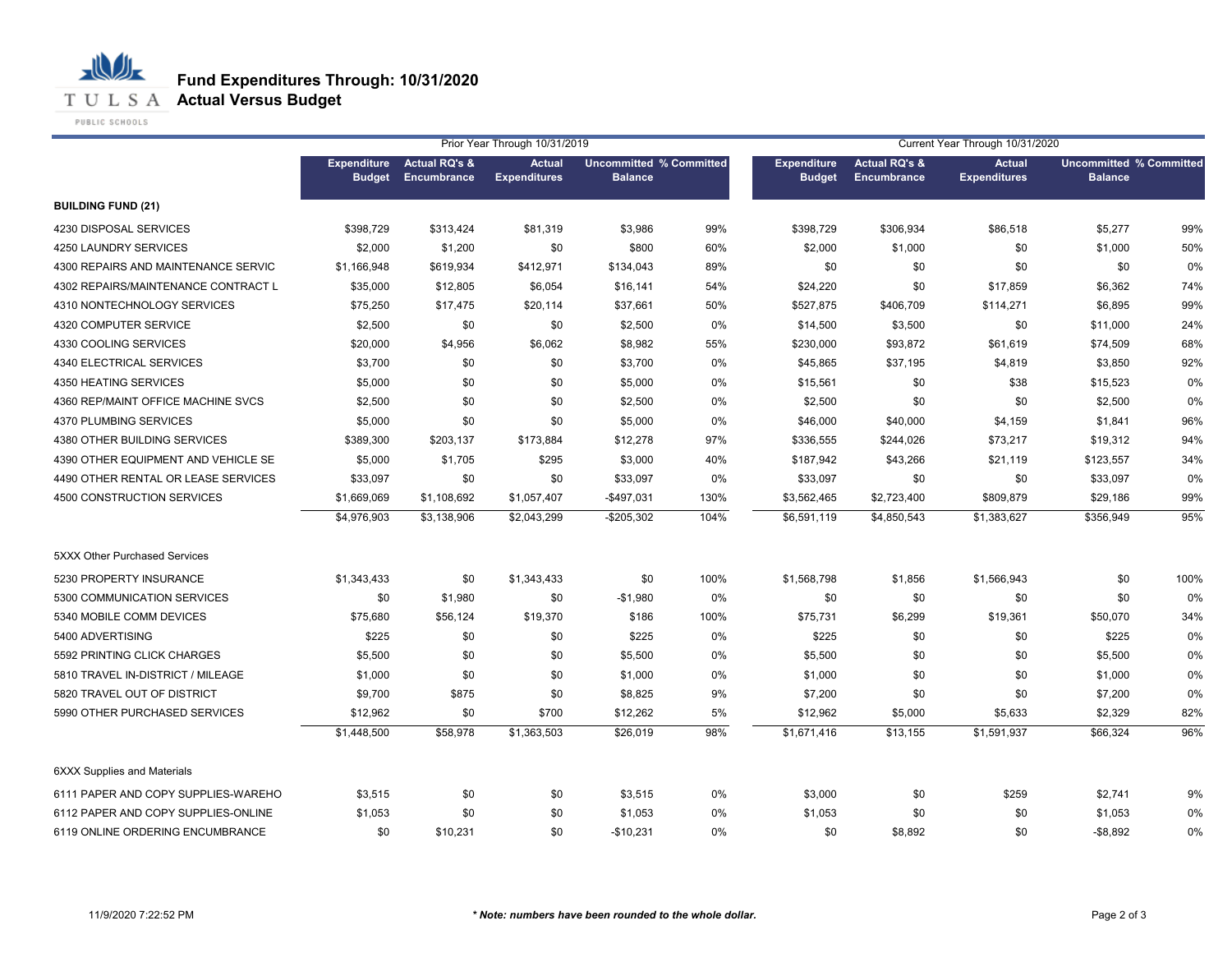

PUBLIC SCHOOLS

|                                      |                              |                                                | Prior Year Through 10/31/2019 |                                                  |      | Current Year Through 10/31/2020 |                                         |                                      |                                                  |        |
|--------------------------------------|------------------------------|------------------------------------------------|-------------------------------|--------------------------------------------------|------|---------------------------------|-----------------------------------------|--------------------------------------|--------------------------------------------------|--------|
|                                      | Expenditure<br><b>Budget</b> | <b>Actual RQ's &amp;</b><br><b>Encumbrance</b> | Actual<br><b>Expenditures</b> | <b>Uncommitted % Committed</b><br><b>Balance</b> |      | Expenditure<br><b>Budget</b>    | <b>Actual RQ's &amp;</b><br>Encumbrance | <b>Actual</b><br><b>Expenditures</b> | <b>Uncommitted % Committed</b><br><b>Balance</b> |        |
| <b>BUILDING FUND (21)</b>            |                              |                                                |                               |                                                  |      |                                 |                                         |                                      |                                                  |        |
| 6180 CLEAN-MAINT SUPPLIES CHEMICALS  | \$766,493                    | \$203,581                                      | \$245,777                     | \$317,135                                        | 59%  | \$812,893                       | \$196,912                               | \$256,387                            | \$359,595                                        | 56%    |
| 6190 GENERAL OFFICE SUPPLIES         | \$12,460                     | \$0                                            | \$1,650                       | \$10,810                                         | 13%  | \$12,975                        | \$0                                     | \$0                                  | \$12,975                                         | 0%     |
| 6191 GENERAL OFFICE SUPPLIES-WAREHO  | \$3,265                      | \$0                                            | \$0                           | \$3,265                                          | 0%   | \$3,265                         | \$0                                     | \$1,439                              | \$1,826                                          | 44%    |
| 6192 GENERAL OFFICE SUPPLIES-ONLINE  | \$10,052                     | \$0                                            | \$874                         | \$9,178                                          | 9%   | \$10,052                        | \$0                                     | \$2,213                              | \$7,839                                          | 22%    |
| 6510 APPLIANCES/FURNITURE/FIXTURES   | \$45,661                     | \$13,238                                       | \$18,977                      | \$13,446                                         | 71%  | \$5,715                         | \$0                                     | \$0                                  | \$5,715                                          | 0%     |
| 6530 TECHNOLOGY-RELATED EQUIPMENT    | \$15,960                     | \$11,998                                       | \$0                           | \$3,962                                          | 75%  | \$13,909                        | \$670                                   | \$100                                | \$13,139                                         | 6%     |
| 6570 UNIFORMS                        | \$14,064                     | \$1,661                                        | \$4,339                       | \$8,064                                          | 43%  | \$14,064                        | \$13,875                                | \$125                                | \$64                                             | 100%   |
| 6590 FIREARMS AND AMMUNITION         | \$9,001                      | \$0                                            | \$0                           | \$9,001                                          | 0%   | \$9,001                         | \$0                                     | \$0                                  | \$9,001                                          | 0%     |
|                                      | \$881,524                    | \$240,709                                      | \$271,616                     | \$369,199                                        | 58%  | \$885,927                       | \$220,348                               | \$260,523                            | \$405,056                                        | 54%    |
| 7XXX Property/Equipment              |                              |                                                |                               |                                                  |      |                                 |                                         |                                      |                                                  |        |
| 7140 LANDSCAPING                     | \$0                          | \$0                                            | \$43,785                      | $-$43,785$                                       | 0%   | \$0                             | \$0                                     | \$0                                  | \$0                                              | 0%     |
| 7320 EQUIPMENT-AUDIO VISUAL          | \$13,127                     | \$0                                            | \$0                           | \$13,127                                         | 0%   | \$13,127                        | \$0                                     | \$0                                  | \$13,127                                         | 0%     |
| 7360 EQUIPMENT-MACHINERY             | \$58,758                     | \$22,172                                       | \$29,210                      | \$7,376                                          | 87%  | \$33,758                        | \$0                                     | \$0                                  | \$33,758                                         | 0%     |
| 7600 VEHICLES                        | \$5,000                      | \$0                                            | \$0                           | \$5,000                                          | 0%   | \$5,000                         | \$0                                     | \$0                                  | \$5,000                                          | 0%     |
|                                      | \$76,885                     | \$22,172                                       | \$72,995                      | $-$18,282$                                       | 124% | \$51,885                        | $\overline{50}$                         | $\overline{50}$                      | \$51,885                                         | $0\%$  |
| 8XXX Other Objects and Reserves      |                              |                                                |                               |                                                  |      |                                 |                                         |                                      |                                                  |        |
| 8100 DUES AND FEES FOR SERVICES      | \$1,239                      | \$0                                            | \$500                         | \$739                                            | 40%  | \$1,239                         | \$0                                     | \$0                                  | \$1,239                                          | 0%     |
| 8400 BUDGET CONTINGENCY              | \$1,159,674                  | \$0                                            | \$0                           | \$1,159,674                                      | 0%   | $-$1,708,216$                   | \$0                                     | \$0                                  | $-$1,708,216$                                    | 0%     |
| 8600 STAFF REGISTRATION AND TUITION  | \$7,000                      | \$0                                            | \$0                           | \$7,000                                          | 0%   | \$7,000                         | \$3,250                                 | \$796                                | \$2,954                                          | 58%    |
| 8700 COUNTY ASSESSMENTS/REVALUATION  | \$716,675                    | \$637,185                                      | \$0                           | \$79,490                                         | 89%  | \$717,839                       | \$652,955                               | \$0                                  | \$64,885                                         | 91%    |
|                                      | \$1,884,588                  | \$637.185                                      | \$500                         | \$1,246,903                                      | 34%  | $-$ \$982,138                   | \$656,205                               | \$796                                | $-$1.639.139$                                    | $-67%$ |
| <b>Total Fund Expend./Encumb/RQs</b> | \$18,703,277                 | \$10,314,970                                   | \$6,513,379                   | \$1,874,929                                      | 90%  | \$17,300,446                    | \$11,428,640                            | \$5,977,529                          | $-$105,723$                                      | 101%   |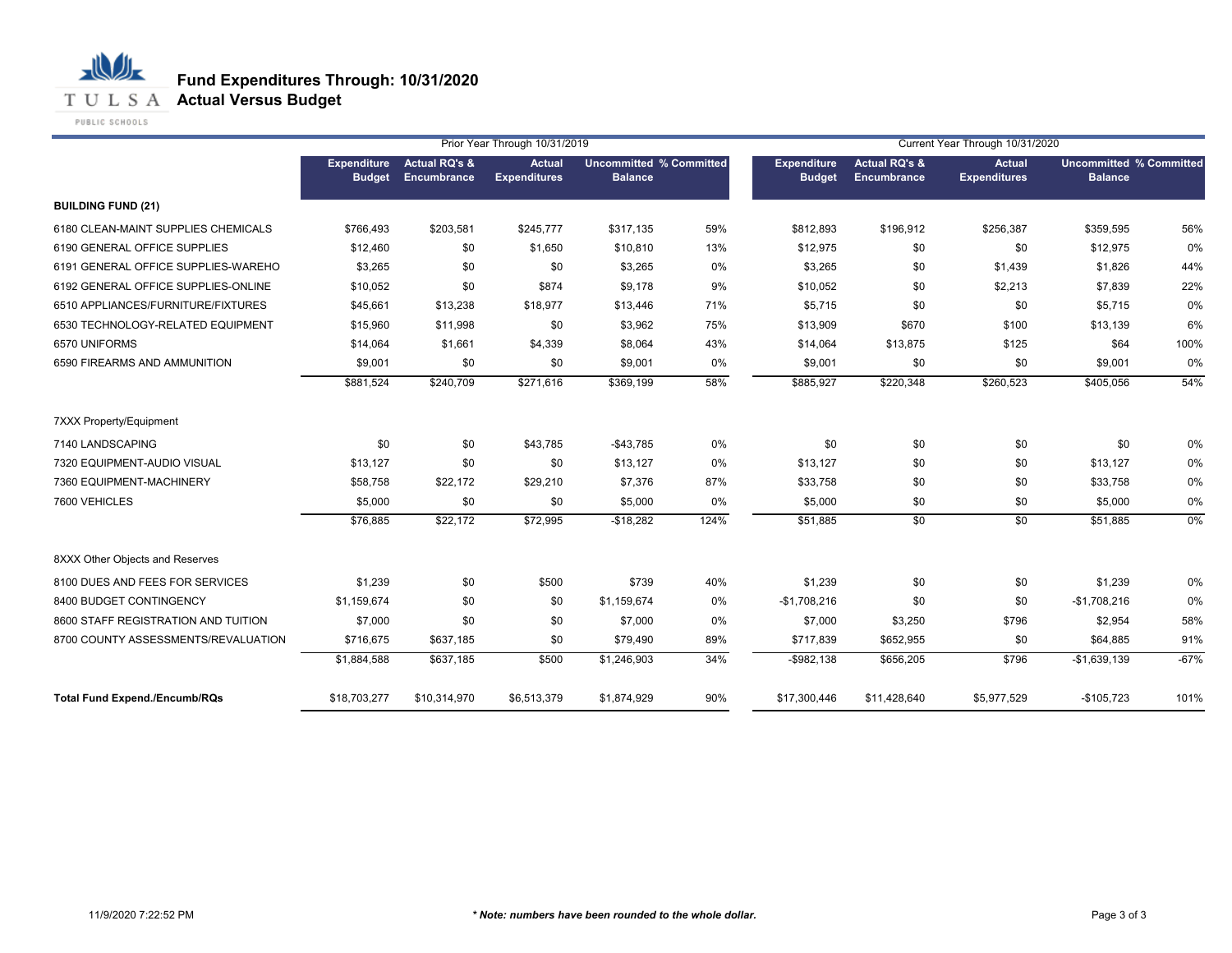

|                                                  |                                     |                                         | Prior Year Through 10/31/2019        |                                                  |      | Current Year Through 10/31/2020     |                                         |                                      |                                                  |      |
|--------------------------------------------------|-------------------------------------|-----------------------------------------|--------------------------------------|--------------------------------------------------|------|-------------------------------------|-----------------------------------------|--------------------------------------|--------------------------------------------------|------|
|                                                  | <b>Expenditure</b><br><b>Budget</b> | <b>Actual RQ's &amp;</b><br>Encumbrance | <b>Actual</b><br><b>Expenditures</b> | <b>Uncommitted % Committed</b><br><b>Balance</b> |      | <b>Expenditure</b><br><b>Budget</b> | <b>Actual RQ's &amp;</b><br>Encumbrance | <b>Actual</b><br><b>Expenditures</b> | <b>Uncommitted % Committed</b><br><b>Balance</b> |      |
| <b>CHILD NUTRITION (22)</b>                      |                                     |                                         |                                      |                                                  |      |                                     |                                         |                                      |                                                  |      |
| <b>1XXX Salaries</b>                             |                                     |                                         |                                      |                                                  |      |                                     |                                         |                                      |                                                  |      |
| 1210 FULL TIME NON-CERTIFIED SALARI              | \$10,306,055                        | \$6,372,238                             | \$2,386,466                          | \$1,547,351                                      | 85%  | \$9,089,897                         | \$6,612,364                             | \$2,353,206                          | \$124,327                                        | 99%  |
| 1212 RETROACTIVE SUPPORT PAY                     | \$0                                 | \$0                                     | $-$1,390$                            | \$1,390                                          | 0%   | \$0                                 | \$0                                     | \$0                                  | \$0                                              | 0%   |
| 1240 UNUSED LEAVE - NON-CERTIF                   | \$0                                 | \$0                                     | \$0                                  | \$0                                              | 0%   | \$0                                 | \$0                                     | \$3,851                              | $-$3,851$                                        | 0%   |
| 1250 BENEFIT ALLOWANCE-SUPPORT STAF              | \$532,650                           | \$348,461                               | \$124,057                            | \$60,131                                         | 89%  | \$402,902                           | \$328,543                               | \$65,633                             | \$8,726                                          | 98%  |
| 1500 OVERTIME SALARIES - NON-CERTIF              | \$0                                 | \$0                                     | \$1,005                              | $-$1,005$                                        | 0%   | \$0                                 | \$0                                     | \$838                                | $-$ \$838                                        | 0%   |
| 1800 STIPENDS - NON-CERTIFIED                    | \$0                                 | \$0                                     | \$1,467                              | $-$1,467$                                        | 0%   | \$0                                 | \$0                                     | \$0                                  | \$0                                              | 0%   |
|                                                  | \$10,838,704                        | \$6,720,699                             | \$2,511,606                          | \$1,606,399                                      | 85%  | \$9,492,799                         | \$6,940,907                             | \$2,423,527                          | \$128,364                                        | 99%  |
| 2XXX Benefits                                    |                                     |                                         |                                      |                                                  |      |                                     |                                         |                                      |                                                  |      |
| 2220 DENTAL INSURANCE - NON-CERTIFI              | \$38,909                            | \$22,288                                | \$5,767                              | \$10,854                                         | 72%  | \$34,701                            | \$25,878                                | \$5,099                              | \$3,724                                          | 89%  |
| 2230 HEALTH INSURANCE - NON-CERTIFI              | \$2,102,478                         | \$1,531,511                             | \$391,119                            | \$179,848                                        | 91%  | \$1,812,355                         | \$1,803,375                             | \$362,703                            | $-$ \$353,722                                    | 120% |
| 2240 LIFE INSURANCE - NON-CERTIFIED              | \$24,328                            | \$8,514                                 | \$3,875                              | \$11,940                                         | 51%  | \$21,148                            | \$15,703                                | \$3,481                              | \$1,963                                          | 91%  |
| 2250 L-T DISB INSUR                              | \$30,484                            | \$10,881                                | \$4,900                              | \$14,704                                         | 52%  | \$26,942                            | \$20,027                                | \$4,454                              | \$2,461                                          | 91%  |
| 2410 FICA - EMPLOYER'S CONTRIBUTION              | \$648,066                           | \$407,139                               | \$148,432                            | \$92,495                                         | 86%  | \$572,556                           | \$423,811                               | \$144,594                            | \$4,151                                          | 99%  |
| 2420 MEDICARE - EMPLOYER'S CONTRIBU              | \$152,057                           | \$113,146                               | \$35,527                             | \$3,385                                          | 98%  | \$134,222                           | \$98,648                                | \$34,315                             | \$1,259                                          | 99%  |
| 2630 RETIREMENT - EMPLOYER'S CONTRI              | \$316,280                           | \$183,944                               | \$68,615                             | \$63,721                                         | 80%  | \$304,346                           | \$224,816                               | \$70,299                             | \$9,231                                          | 97%  |
| 2831 WORKERS' COMPENSATION - NON-CE              | \$210,000                           | \$0                                     | \$0                                  | \$210,000                                        | 0%   | \$500,000                           | \$0                                     | \$500,000                            | \$0                                              | 100% |
|                                                  | \$3,522,604                         | \$2,277,424                             | \$658,234                            | \$586,946                                        | 83%  | \$3,406,271                         | \$2,612,259                             | \$1,124,945                          | -\$330,933                                       | 110% |
| 3XXX Purchased Professional & Technical Services |                                     |                                         |                                      |                                                  |      |                                     |                                         |                                      |                                                  |      |
| 3460 OTHER TECHNICAL SERVICES                    | \$7,390                             | \$0                                     | \$6,760                              | \$630                                            | 91%  | \$7,390                             | \$0                                     | \$6,760                              | \$630                                            | 91%  |
| 3590 PROFESSIONAL EMPLOYEE TRAINING              | \$3,000                             | \$0                                     | \$0                                  | \$3,000                                          | 0%   | \$3,000                             | \$0                                     | \$0                                  | \$3,000                                          | 0%   |
|                                                  | \$10,390                            | $\overline{50}$                         | \$6,760                              | \$3,630                                          | 65%  | \$10,390                            | \$0                                     | \$6,760                              | \$3,630                                          | 65%  |
| <b>4XXX Purchased Property Services</b>          |                                     |                                         |                                      |                                                  |      |                                     |                                         |                                      |                                                  |      |
| 4301 REPAIRS/MAINTENANCE MATERIALS               | \$299,433                           | \$61,703                                | \$94,979                             | \$142,751                                        | 52%  | \$285,033                           | \$90,400                                | \$61,757                             | \$132,876                                        | 53%  |
| 4302 REPAIRS/MAINTENANCE CONTRACT L              | \$47,150                            | \$34,408                                | \$12,742                             | \$0                                              | 100% | \$47,150                            | \$42,156                                | \$2,844                              | \$2,150                                          | 95%  |
|                                                  | \$346,583                           | \$96,111                                | \$107,721                            | \$142,751                                        | 59%  | \$332,183                           | \$132,555                               | \$64,601                             | \$135,026                                        | 59%  |
| 5XXX Other Purchased Services                    |                                     |                                         |                                      |                                                  |      |                                     |                                         |                                      |                                                  |      |
| 5310 POSTAGE SERVICES                            | \$1,000                             | \$0                                     | \$0                                  | \$1,000                                          | 0%   | \$1,000                             | \$0                                     | \$0                                  | \$1,000                                          | 0%   |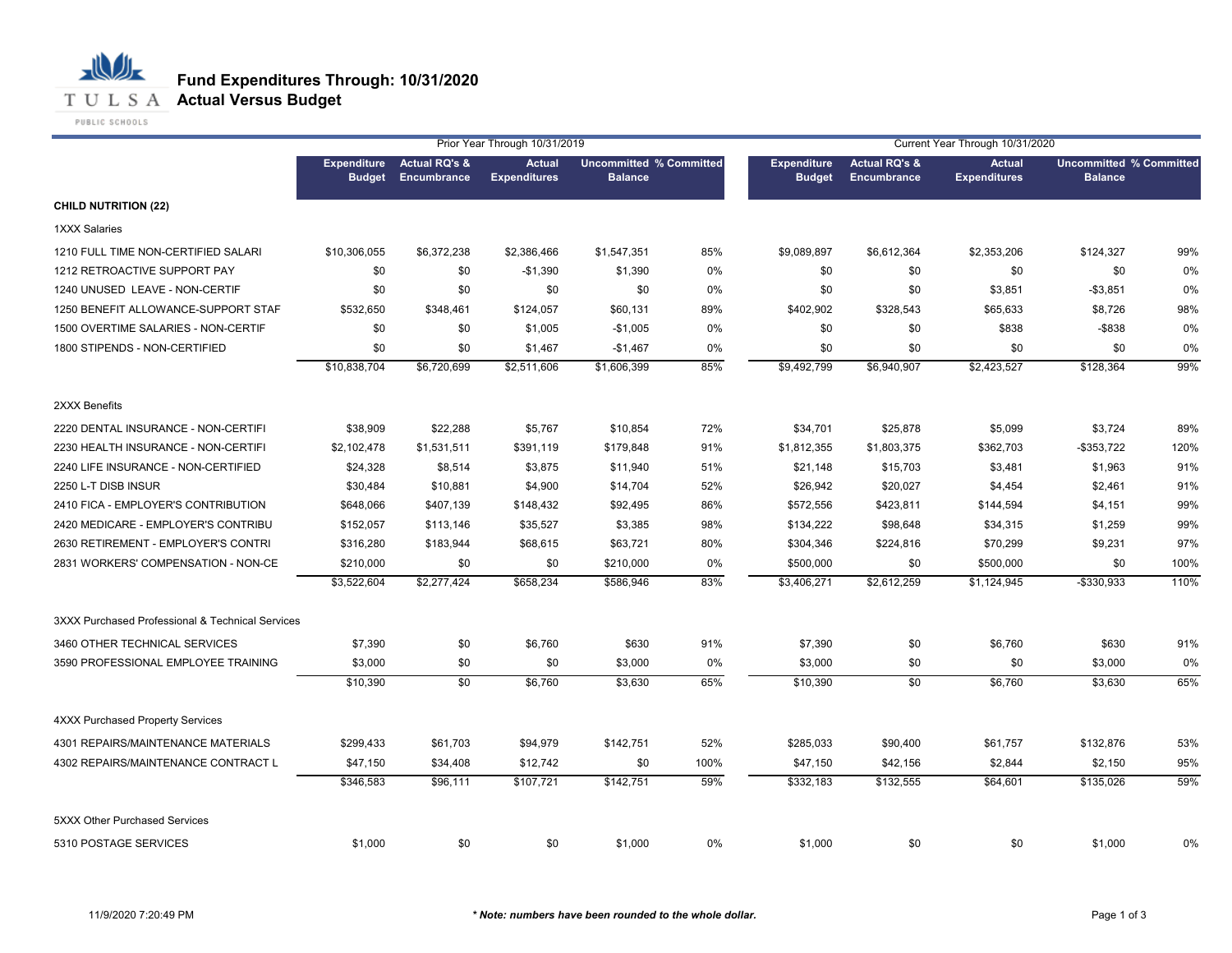

PUBLIC SCHOOLS

|                                     |                                     | Prior Year Through 10/31/2019                  |                                      |                |                                |                                     | Current Year Through 10/31/2020                |                                      |                                                  |      |  |
|-------------------------------------|-------------------------------------|------------------------------------------------|--------------------------------------|----------------|--------------------------------|-------------------------------------|------------------------------------------------|--------------------------------------|--------------------------------------------------|------|--|
|                                     | <b>Expenditure</b><br><b>Budget</b> | <b>Actual RQ's &amp;</b><br><b>Encumbrance</b> | <b>Actual</b><br><b>Expenditures</b> | <b>Balance</b> | <b>Uncommitted % Committed</b> | <b>Expenditure</b><br><b>Budget</b> | <b>Actual RQ's &amp;</b><br><b>Encumbrance</b> | <b>Actual</b><br><b>Expenditures</b> | <b>Uncommitted % Committed</b><br><b>Balance</b> |      |  |
| <b>CHILD NUTRITION (22)</b>         |                                     |                                                |                                      |                |                                |                                     |                                                |                                      |                                                  |      |  |
| 5340 MOBILE COMM DEVICES            | \$14,899                            | \$11,421                                       | \$3,478                              | \$0            | 100%                           | \$14,899                            | \$1,150                                        | \$3,404                              | \$10,345                                         | 31%  |  |
| 5400 ADVERTISING                    | \$2,000                             | \$0                                            | \$0                                  | \$2,000        | 0%                             | \$3,400                             | \$1,368                                        | \$0                                  | \$2,032                                          | 40%  |  |
| 5591 PRINTING IN HOUSE              | \$21,909                            | \$19,463                                       | \$2,446                              | \$0            | 100%                           | \$21,909                            | \$0                                            | \$2,116                              | \$19,793                                         | 10%  |  |
| 5592 PRINTING CLICK CHARGES         | \$13,305                            | \$3,271                                        | \$1,090                              | \$8,944        | 33%                            | \$30,500                            | \$25,417                                       | \$5,083                              | \$0                                              | 100% |  |
| 5700 FOOD SERRVICE MANAGEMENT       | \$7,278,464                         | \$4,907,569                                    | \$3,551                              | \$2,367,343    | 67%                            | \$9,638,212                         | \$3,221,049                                    | \$303,948                            | \$6,113,215                                      | 37%  |  |
| 5810 TRAVEL IN-DISTRICT / MILEAGE   | \$26,401                            | \$0                                            | \$11,018                             | \$15,383       | 42%                            | \$26,401                            | \$0                                            | \$6,640                              | \$19,761                                         | 25%  |  |
| 5820 TRAVEL OUT OF DISTRICT         | \$221                               | \$0                                            | \$0                                  | \$221          | 0%                             | \$221                               | \$0                                            | \$0                                  | \$221                                            | 0%   |  |
| 5990 OTHER PURCHASED SERVICES       | \$11,605                            | \$11,055                                       | \$550                                | \$0            | 100%                           | \$11,605                            | \$10,733                                       | \$567                                | \$305                                            | 97%  |  |
|                                     | \$7,369,804                         | \$4,952,779                                    | \$22,133                             | \$2,394,892    | 68%                            | \$9,748,148                         | \$3,259,717                                    | \$321,757                            | \$6,166,673                                      | 37%  |  |
| <b>6XXX Supplies and Materials</b>  |                                     |                                                |                                      |                |                                |                                     |                                                |                                      |                                                  |      |  |
| 6111 PAPER AND COPY SUPPLIES-WAREHO | \$7,000                             | \$0                                            | \$4,068                              | \$2,932        | 58%                            | \$4,568                             | \$0                                            | \$4,419                              | \$149                                            | 97%  |  |
| 6112 PAPER AND COPY SUPPLIES-ONLINE | \$4,000                             | \$0                                            | \$0                                  | \$4,000        | 0%                             | \$4,000                             | \$0                                            | \$0                                  | \$4,000                                          | 0%   |  |
| 6119 ONLINE ORDERING ENCUMBRANCE    | \$0                                 | \$10,625                                       | \$0                                  | $-$10,625$     | 0%                             | \$0                                 | \$13,028                                       | \$0                                  | $-$13,028$                                       | 0%   |  |
| 6170 PAPER PRODUCTS                 | \$43,874                            | \$0                                            | \$0                                  | \$43,874       | 0%                             | \$43,874                            | \$0                                            | \$0                                  | \$43,874                                         | 0%   |  |
| 6178 KITCHEN SUPPLIES TO SITES - WH | \$0                                 | \$0                                            | \$128,239                            | $-$128,239$    | 0%                             | \$0                                 | \$0                                            | \$0                                  | \$0                                              | 0%   |  |
| 6191 GENERAL OFFICE SUPPLIES-WAREHO | \$1,982                             | \$0                                            | \$496                                | \$1,486        | 25%                            | \$496                               | \$0                                            | \$0                                  | \$496                                            | 0%   |  |
| 6192 GENERAL OFFICE SUPPLIES-ONLINE | \$9,028                             | \$0                                            | \$2,403                              | \$6,625        | 27%                            | \$9,028                             | \$0                                            | \$0                                  | \$9,028                                          | 0%   |  |
| 6300 FOOD AND MILK                  | \$2,049,107                         | \$33,379                                       | \$1,045,223                          | \$970,504      | 53%                            | \$0                                 | \$672,845                                      | \$0                                  | $-$ \$672,845                                    | 0%   |  |
| 6301 FOOD AND MILK                  | \$50,000                            | \$48,000                                       | \$0                                  | \$2,000        | 96%                            | \$55,000                            | \$55,000                                       | \$0                                  | \$0                                              | 100% |  |
| 6302 INVENTORY CAFETERIA            | \$200,000                           | \$0                                            | \$0                                  | \$200,000      | 0%                             | \$0                                 | \$0                                            | \$0                                  | \$0                                              | 0%   |  |
| 6304 RECEIPT TIME VARIANCE - CA     | \$0                                 | \$0                                            | $-$ \$48,402                         | \$48,402       | 0%                             | \$0                                 | \$0                                            | \$0                                  | \$0                                              | 0%   |  |
| 6308 FOOD ISSUED TO SITES - WAREHOU | \$0                                 | \$0                                            | \$852,156                            | $-$ \$852,156  | 0%                             | \$0                                 | \$0                                            | \$0                                  | \$0                                              | 0%   |  |
| 6309 INVENTORY ISSUED               | \$0                                 | \$0                                            | $-$931,993$                          | \$931,993      | 0%                             | \$0                                 | \$0                                            | \$0                                  | \$0                                              | 0%   |  |
| 6310 FOOD-EXCEPT PRODUCE AND BREAD  | \$849,622                           | \$612,612                                      | \$187,321                            | \$49,689       | 94%                            | \$0                                 | \$0                                            | \$0                                  | \$0                                              | 0%   |  |
| 6390 INVENTORY COMMODITIES          | \$37,698                            | \$0                                            | \$0                                  | \$37,698       | 0%                             | \$0                                 | \$0                                            | \$0                                  | \$0                                              | 0%   |  |
| 6510 APPLIANCES/FURNITURE/FIXTURES  | \$6.112                             | \$0                                            | \$3,240                              | \$2,872        | 53%                            | \$11,626                            | \$689                                          | \$6,853                              | \$4,084                                          | 65%  |  |
| 6530 TECHNOLOGY-RELATED EQUIPMENT   | \$59,757                            | \$2,883                                        | \$55,510                             | \$1,364        | 98%                            | \$59,257                            | \$53,558                                       | \$350                                | \$5,349                                          | 91%  |  |
| 6560 MACHINERY                      | \$1,096                             | \$0                                            | \$0                                  | \$1,096        | 0%                             | \$0                                 | \$0                                            | \$0                                  | \$0                                              | 0%   |  |
| 6570 UNIFORMS                       | \$0                                 | \$0                                            | \$0                                  | \$0            | 0%                             | \$8,000                             | \$0                                            | \$0                                  | \$8,000                                          | 0%   |  |
|                                     | \$3,319,276                         | \$707,500                                      | \$1,298,261                          | \$1,313,515    | 60%                            | \$195,849                           | \$795,119                                      | \$11,622                             | $-$610,892$                                      | 412% |  |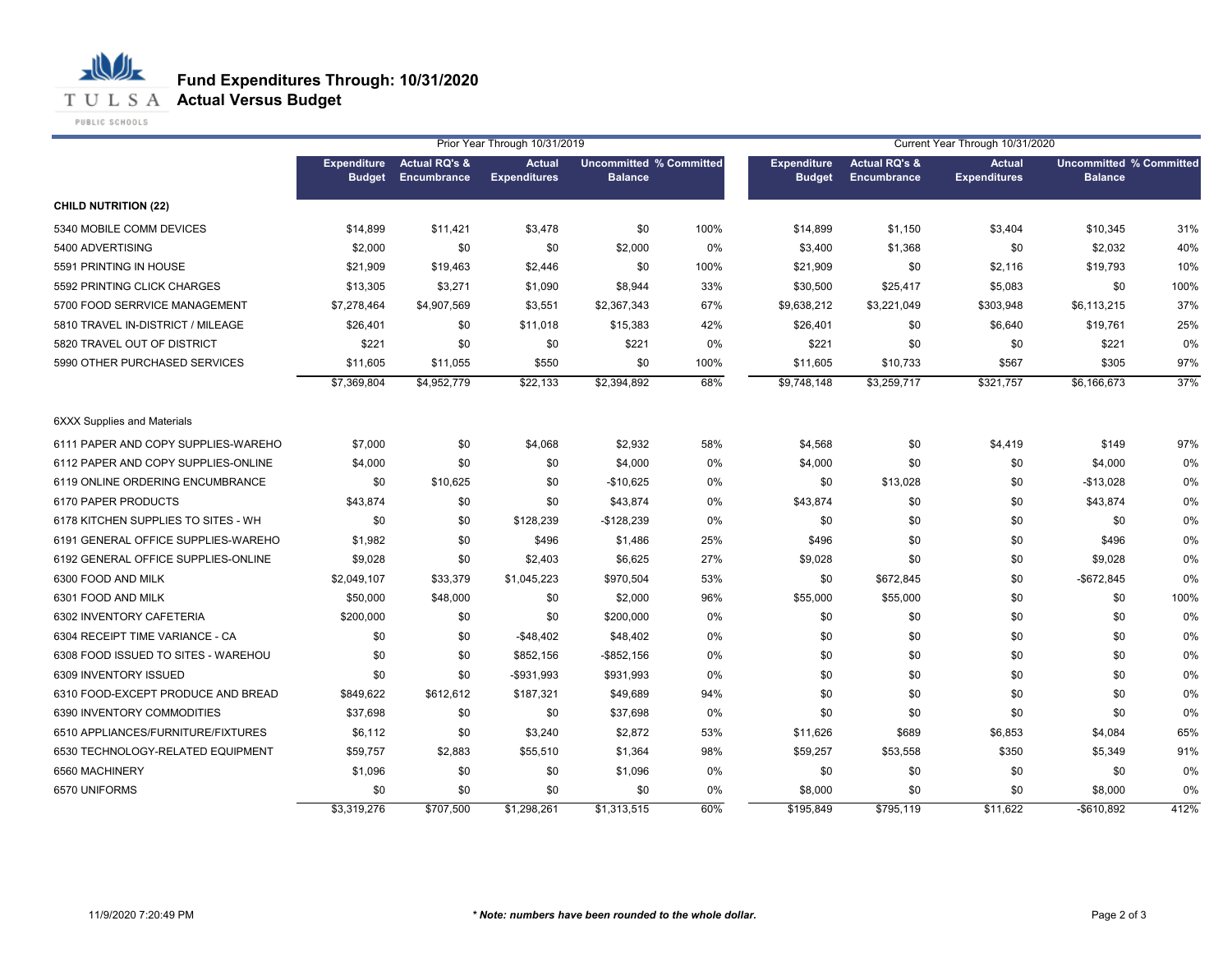

|                                      |                              |                                         | Prior Year Through 10/31/2019        |                                           |       | Current Year Through 10/31/2020     |                                         |                               |                                                  |     |  |
|--------------------------------------|------------------------------|-----------------------------------------|--------------------------------------|-------------------------------------------|-------|-------------------------------------|-----------------------------------------|-------------------------------|--------------------------------------------------|-----|--|
|                                      | Expenditure<br><b>Budget</b> | <b>Actual RQ's &amp;</b><br>Encumbrance | <b>Actual</b><br><b>Expenditures</b> | Uncommitted % Committed<br><b>Balance</b> |       | <b>Expenditure</b><br><b>Budget</b> | <b>Actual RQ's &amp;</b><br>Encumbrance | Actual<br><b>Expenditures</b> | <b>Uncommitted % Committed</b><br><b>Balance</b> |     |  |
| <b>CHILD NUTRITION (22)</b>          |                              |                                         |                                      |                                           |       |                                     |                                         |                               |                                                  |     |  |
| 7XXX Property/Equipment              |                              |                                         |                                      |                                           |       |                                     |                                         |                               |                                                  |     |  |
| 7310 APPLIANCES/FURNITURE/FIXTURES   | \$46,963                     | \$0                                     | \$38,139                             | \$8,823                                   | 81%   | \$46,963                            | \$0                                     | \$0                           | \$46,963                                         | 0%  |  |
|                                      | \$46,963                     | \$0                                     | \$38,139                             | \$8,823                                   | 81%   | \$46,963                            | \$0                                     | \$0                           | \$46,963                                         | 0%  |  |
| 8XXX Other Objects and Reserves      |                              |                                         |                                      |                                           |       |                                     |                                         |                               |                                                  |     |  |
| 8600 STAFF REGISTRATION AND TUITION  | \$1,173                      | \$0                                     | \$0                                  | \$1,173                                   | 0%    | \$1,173                             | \$0                                     | \$0                           | \$1,173                                          | 0%  |  |
|                                      | \$1,173                      | \$0                                     | \$0                                  | \$1,173                                   | 0%    | \$1,173                             | \$0                                     | \$0                           | \$1,173                                          | 0%  |  |
| 9XXX Other Uses of Funds             |                              |                                         |                                      |                                           |       |                                     |                                         |                               |                                                  |     |  |
| 9300 REIMBURSEMENT                   | \$465,500                    | \$0                                     | \$0                                  | \$465,500                                 | 0%    | \$1,700,000                         | \$0                                     | \$0                           | \$1,700,000                                      | 0%  |  |
|                                      | \$465,500                    | \$0                                     | \$0                                  | \$465,500                                 | $0\%$ | \$1,700,000                         | \$0                                     | \$0                           | \$1,700,000                                      | 0%  |  |
| <b>Total Fund Expend./Encumb/RQs</b> | \$25,920,997                 | \$14,754,512                            | \$4,642,855                          | \$6,523,630                               | 75%   | \$24,933,775                        | \$13,740,559                            | \$3,953,213                   | \$7,240,003                                      | 71% |  |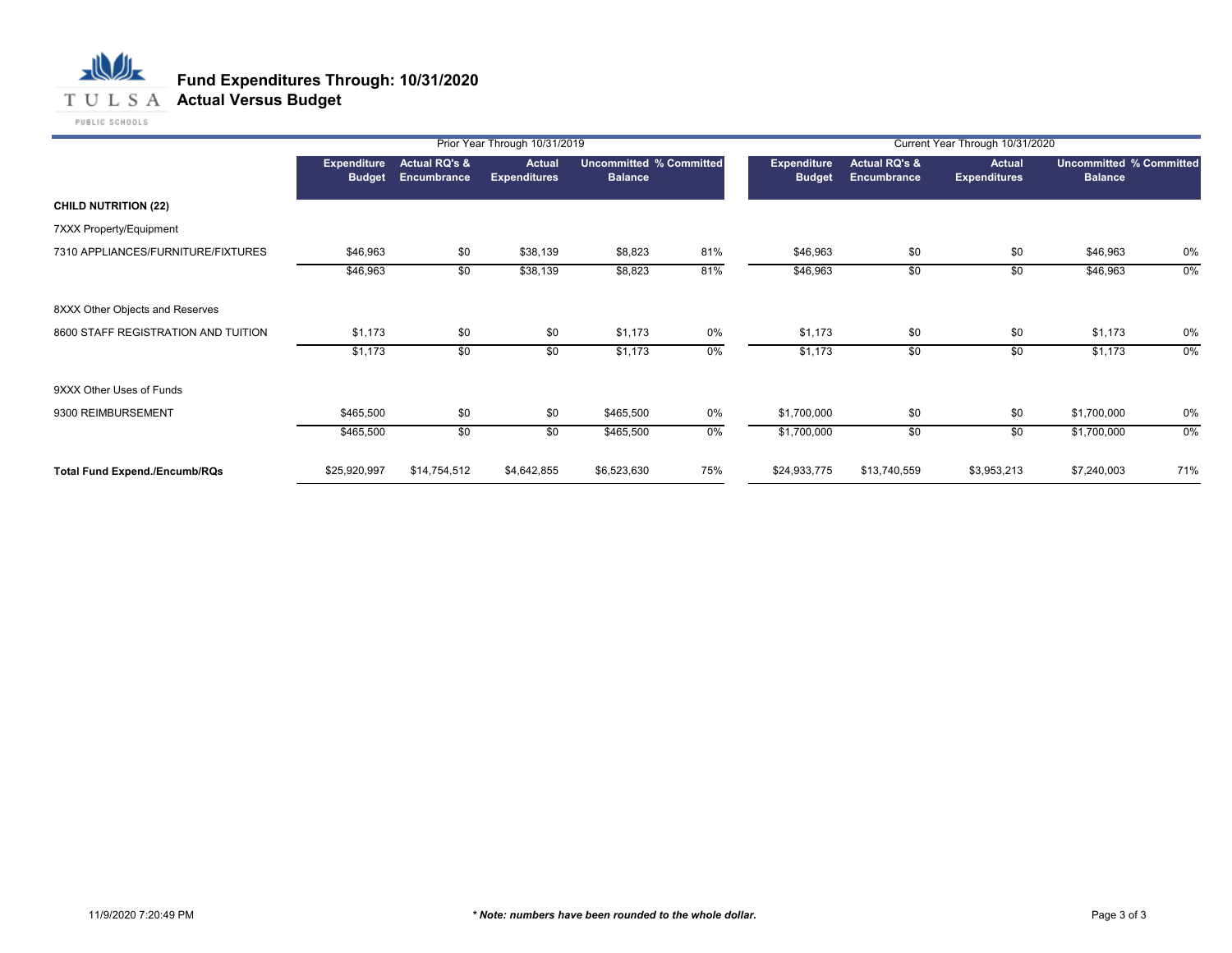

|                                     | Current Year Through 10/31/2020 |                                                |           |                                                |             |  |
|-------------------------------------|---------------------------------|------------------------------------------------|-----------|------------------------------------------------|-------------|--|
| <b>Project Project Description</b>  | <b>Expenditure Budget</b>       | <b>Actual RQ's &amp;</b><br><b>Encumbrance</b> |           | <b>Actual Expenditures</b> Uncommitted Balance | % Committed |  |
| 30 - BOND BALANCING FUND            |                                 |                                                |           |                                                |             |  |
| 0000 UNRESTRICTED FUNDS             | \$24,211,620                    | \$0                                            | \$0       | \$24,211,620                                   | 0%          |  |
| SUM OF FUND 30                      | \$24,211,620                    | $\overline{50}$                                | \$0       | \$24,211,620                                   | 0%          |  |
|                                     |                                 |                                                |           |                                                |             |  |
| 32 - BOND FUND - 2018B              |                                 |                                                |           |                                                |             |  |
| 1110 BOND CLASSROOM TEXTBOOKS       | \$5,537                         | \$1,356                                        | \$0       | \$4,180                                        | 24%         |  |
| 1133 BOND FINE ARTS: UNIFORMS, EQUI | \$8,921                         | \$0                                            | \$0       | \$8,921                                        | 0%          |  |
| 1136 BOND PE / HEALTH EDUCATION EQU | \$1,078                         | \$0                                            | \$1,078   | \$0                                            | 100%        |  |
| 1173 BOND SYSTEMS UPGRADES, PHONE,  | \$240                           | \$0                                            | \$0       | \$240                                          | 0%          |  |
| <b>1527 LIBRARY MATERIAL</b>        | \$0                             | \$0                                            | \$0       | \$0                                            | #DIV/0!     |  |
| SUM OF FUND 32                      | \$15,775                        | \$1,356                                        | \$1,078   | \$13,341                                       | 15%         |  |
| 33 - BOND FUND - 2018C              |                                 |                                                |           |                                                |             |  |
| 1111 BOND READING AND STEM MATERIAL | \$21,403                        | \$6,411                                        | \$1,887   | \$13,105                                       | 39%         |  |
| 1146 DESKTOP & APP VIRTUALIZATION   | \$186,405                       | \$58,196                                       | \$0       | \$128,209                                      | 31%         |  |
| 1169 CLASSROOM COMPUTERS            | \$3,600                         | \$0                                            | \$0       | \$3,600                                        | 0%          |  |
| 1171 PROFESSIONAL DEVELOPMENT       | \$30,644                        | \$10,000                                       | \$0       | \$20,644                                       | 33%         |  |
| 1173 BOND SYSTEMS UPGRADES, PHONE,  | \$33,018                        | $-$171,694$                                    | \$171,694 | \$33,018                                       | 0%          |  |
| 1177 INSTRUCTIONAL LEARNING RESOURC | \$2,708                         | \$0                                            | \$0       | \$2,708                                        | 0%          |  |
| SUM OF FUND 33                      | \$277,778                       | $-$97,087$                                     | \$173,581 | \$201,284                                      | 28%         |  |
| 34 - BOND FUND - 2019A              |                                 |                                                |           |                                                |             |  |
| 1111 BOND READING AND STEM MATERIAL | \$558,849                       | \$41,631                                       | \$502,242 | \$14,977                                       | 97%         |  |
| 1136 BOND PE / HEALTH EDUCATION EQU | $-$1,078$                       | \$0                                            | $-$1,078$ | \$0                                            | 100%        |  |
| 1139 BOND SCIENCE SAFETY EQUIPMENT  | \$955                           | \$0                                            | \$0       | \$955                                          | 0%          |  |
| 1145 BOND 21ST CENTURY CLASSROOM TE | \$871                           | \$0                                            | \$0       | \$871                                          | 0%          |  |
| 1173 BOND SYSTEMS UPGRADES, PHONE,  | \$4,813                         | \$0                                            | \$0       | \$4,813                                        | 0%          |  |
| 1180 BOND UPGRADE POOL LOCKER ROOMS | \$170,937                       | \$0                                            | \$170,937 | \$0                                            | 100%        |  |
| 1200 FACILITIES - BOND              | \$11,166                        | \$9,799                                        | \$1,345   | \$23                                           | 100%        |  |
| 1219 BOND MANAGEMENT FEES           | \$1,287                         | \$0                                            | \$23      | \$1,264                                        | 2%          |  |
| SUM OF FUND 34                      | \$747,800                       | \$51,429                                       | \$673,468 | \$22,902                                       | 97%         |  |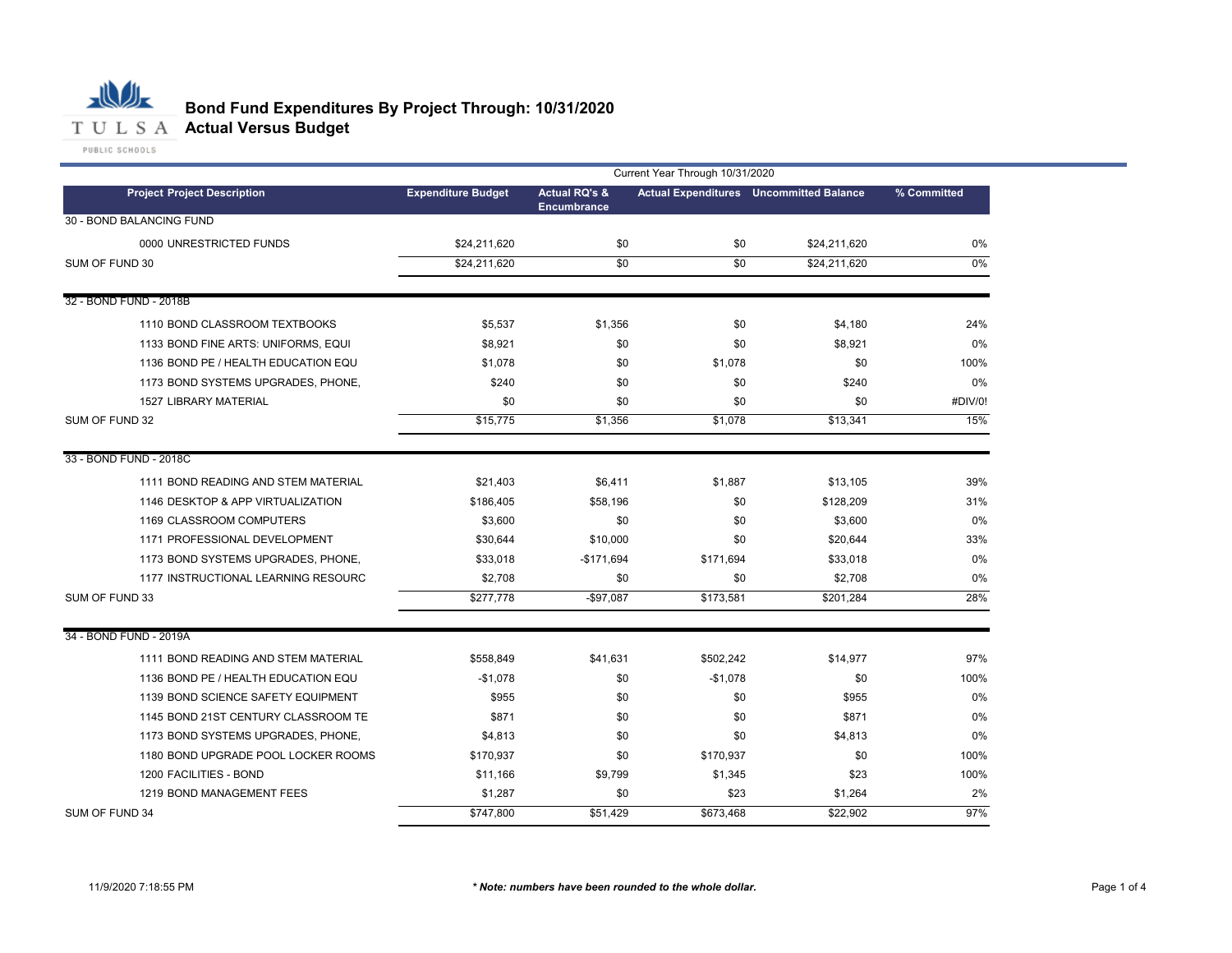

|                                     | Current Year Through 10/31/2020 |                                                |             |                                                |             |  |  |
|-------------------------------------|---------------------------------|------------------------------------------------|-------------|------------------------------------------------|-------------|--|--|
| <b>Project Project Description</b>  | <b>Expenditure Budget</b>       | <b>Actual RQ's &amp;</b><br><b>Encumbrance</b> |             | <b>Actual Expenditures</b> Uncommitted Balance | % Committed |  |  |
| 35 - BOND FUND - 2019B              |                                 |                                                |             |                                                |             |  |  |
| 1110 BOND CLASSROOM TEXTBOOKS       | \$18,876                        | \$14,475                                       | \$0         | \$4,401                                        | 77%         |  |  |
| 1111 BOND READING AND STEM MATERIAL | \$199,979                       | \$3.843                                        | \$190,483   | \$5.653                                        | 97%         |  |  |
| 1130 BOND CLASSROOM FURNITURE / FIX | \$5,000                         | \$0                                            | \$0         | \$5,000                                        | 0%          |  |  |
| 1133 BOND FINE ARTS: UNIFORMS, EQUI | \$536,676                       | \$89,703                                       | \$191,306   | \$255,667                                      | 52%         |  |  |
| 1135 BOND AUDITORIUM REMODEL        | \$3,775                         | \$1,900                                        | \$0         | \$1,875                                        | 50%         |  |  |
| 1139 BOND SCIENCE SAFETY EQUIPMENT  | \$38,123                        | \$0                                            | \$30        | \$38,093                                       | 0%          |  |  |
| 1145 BOND 21ST CENTURY CLASSROOM TE | \$57,975                        | \$39,877                                       | \$5,633     | \$12.465                                       | 78%         |  |  |
| 1169 CLASSROOM COMPUTERS            | \$237,746                       | \$129,366                                      | \$15,215    | \$93,165                                       | 61%         |  |  |
| 1180 BOND UPGRADE POOL LOCKER ROOMS | \$99,636                        | \$28.683                                       | \$69,039    | \$1.914                                        | 98%         |  |  |
| 1200 FACILITIES - BOND              | \$84,695                        | \$84,272                                       | \$423       | \$0                                            | 100%        |  |  |
| 1215 BOND-ENERGY MANAGEMENT FEES    | \$149,049                       | \$0                                            | \$70,431    | \$78,619                                       | 47%         |  |  |
| 1219 BOND MANAGEMENT FEES           | \$0                             | \$0                                            | \$0         | \$0                                            | 0%          |  |  |
| 1230 BOND-BLDG RENOVATIONS          | \$1                             | \$0                                            | \$0         | \$1                                            | 0%          |  |  |
| 1410 BOND SCHOOL BUSES / ROUTE MAIN | \$6,056                         | \$0                                            | \$0         | \$6,056                                        | 0%          |  |  |
| 1522 BOND LIBRARY CONSTRUCTION      | \$1,342                         | \$0                                            | \$1,342     | \$0                                            | 100%        |  |  |
| <b>1527 LIBRARY MATERIAL</b>        | \$764,546                       | \$186,609                                      | \$329,628   | \$248,309                                      | 68%         |  |  |
| SUM OF FUND 35                      | \$2,203,475                     | \$578,729                                      | \$873,530   | \$751,217                                      | 66%         |  |  |
| 36 - BOND FUND - 2019C              |                                 |                                                |             |                                                |             |  |  |
| 1146 DESKTOP & APP VIRTUALIZATION   | \$429.823                       | \$0                                            | \$0         | \$429.823                                      | 0%          |  |  |
| 1169 CLASSROOM COMPUTERS            | \$172,142                       | \$89,224                                       | \$3,241     | \$79.677                                       | 54%         |  |  |
| 1171 PROFESSIONAL DEVELOPMENT       | \$250,000                       | \$0                                            | \$0         | \$250,000                                      | 0%          |  |  |
| 1172 BOND TECHNOLOGY INFRASTRUCTURE | \$2,001,926                     | \$167,291                                      | \$1,586,342 | \$248,293                                      | 88%         |  |  |
| 1173 BOND SYSTEMS UPGRADES, PHONE,  | \$509,913                       | $-$86,801$                                     | \$333,606   | \$263,107                                      | 48%         |  |  |
| 1177 INSTRUCTIONAL LEARNING RESOURC | \$918,398                       | \$155,400                                      | \$747,051   | \$15,947                                       | 98%         |  |  |
| SUM OF FUND 36                      | \$4,282,202                     | \$325,114                                      | \$2,670,240 | \$1,286,848                                    | 70%         |  |  |
| 37 - BOND FUND - 2020A              |                                 |                                                |             |                                                |             |  |  |
| 1110 BOND CLASSROOM TEXTBOOKS       | \$167,084                       | \$2,370                                        | \$940       | \$163,774                                      | 2%          |  |  |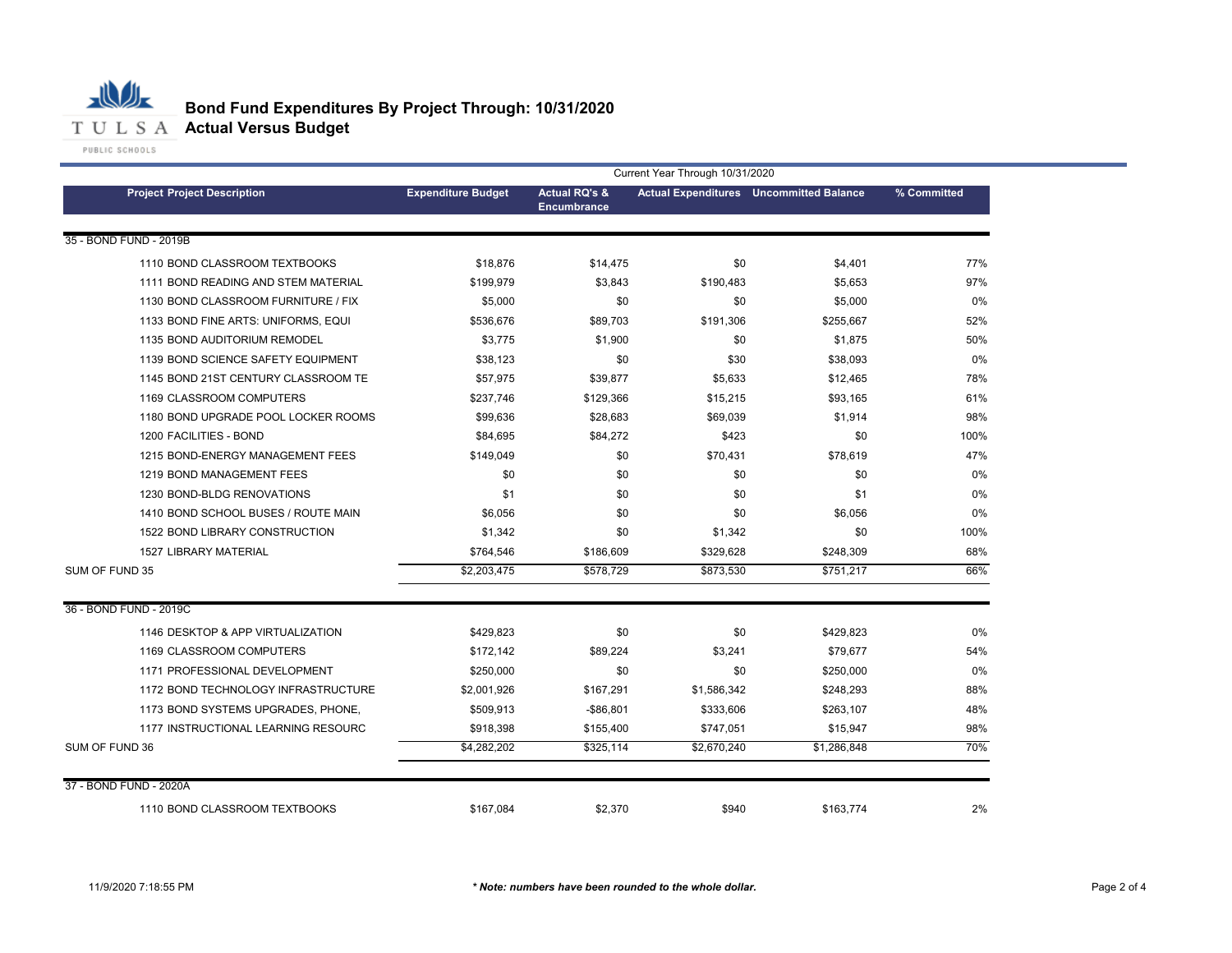

|                |                                     | Current Year Through 10/31/2020 |                               |             |                                                |             |  |
|----------------|-------------------------------------|---------------------------------|-------------------------------|-------------|------------------------------------------------|-------------|--|
|                | <b>Project Project Description</b>  | <b>Expenditure Budget</b>       | <b>Actual RQ's &amp;</b>      |             | <b>Actual Expenditures</b> Uncommitted Balance | % Committed |  |
|                | 1111 BOND READING AND STEM MATERIAL | \$611,755                       | <b>Encumbrance</b><br>\$4,123 | \$598,809   | \$8,823                                        | 99%         |  |
|                | 1119 BOND CLASSROOM MANAGEMENT FEES | \$217,619                       | \$50,512                      | \$167,107   | \$0                                            | 100%        |  |
|                | 1130 BOND CLASSROOM FURNITURE / FIX | \$431,838                       | \$63,772                      | \$201,741   | \$166,326                                      | 61%         |  |
|                | 1133 BOND FINE ARTS: UNIFORMS, EQUI | \$200                           | \$0                           | \$0         | \$200                                          | 0%          |  |
|                | 1135 BOND AUDITORIUM REMODEL        | \$4,584                         | \$0                           | \$0         | \$4,584                                        | 0%          |  |
|                | 1136 BOND PE / HEALTH EDUCATION EQU | \$159,779                       | \$0                           | \$0         | \$159,779                                      | 0%          |  |
|                | 1145 BOND 21ST CENTURY CLASSROOM TE | \$104,391                       | \$83,720                      | \$0         | \$20,671                                       | 80%         |  |
|                | 1147 MANAGED PRINT SERVICE          | \$375,067                       | \$176,640                     | \$143,119   | \$55,307                                       | 85%         |  |
|                | 1169 CLASSROOM COMPUTERS            | \$2,003,349                     | \$73,835                      | \$1,929,514 | \$0                                            | 100%        |  |
|                | 1180 BOND UPGRADE POOL LOCKER ROOMS | $-$99.994$                      | \$70,322                      | $-$170,316$ | \$0                                            | 100%        |  |
|                | 1200 FACILITIES - BOND              | \$3,813                         | \$685                         | \$1,717     | \$1,411                                        | 63%         |  |
|                | 1210 BOND-CONSTRUCTION BUILDING ADD | \$12,000                        | \$12,000                      | \$0         | \$0                                            | 100%        |  |
|                | 1215 BOND-ENERGY MANAGEMENT FEES    | \$235,531                       | \$0                           | \$0         | \$235,531                                      | 0%          |  |
|                | 1219 BOND MANAGEMENT FEES           | \$243,014                       | \$13,018                      | \$226,233   | \$3,763                                        | 98%         |  |
|                | 1230 BOND-BLDG RENOVATIONS          | \$1,037,111                     | \$0                           | \$1,037,111 | \$0                                            | 100%        |  |
|                | 1231 BOND-ACCESSIBILITY             | \$229,836                       | \$148,071                     | \$81,765    | \$0                                            | 100%        |  |
|                | 1250 BOND-P.E. UPGRADES             | \$1,750                         | \$0                           | \$0         | \$1,750                                        | 0%          |  |
|                | 1522 BOND LIBRARY CONSTRUCTION      | \$113,622                       | \$4,586                       | \$5,539     | \$103,497                                      | 9%          |  |
| SUM OF FUND 37 |                                     | \$5,852,350                     | \$703,655                     | \$4,223,279 | \$925,416                                      | 84%         |  |
|                |                                     |                                 |                               |             |                                                |             |  |
|                | 38 - BOND FUND - 2020B              |                                 |                               |             |                                                |             |  |
|                | 1110 BOND CLASSROOM TEXTBOOKS       | \$1,322,853                     | \$143,889                     | \$0         | \$1,178,964                                    | 11%         |  |
|                | 1111 BOND READING AND STEM MATERIAL | \$1,025,000                     | \$222,091                     | \$134,734   | \$668,175                                      | 35%         |  |
|                | 1119 BOND CLASSROOM MANAGEMENT FEES | \$297,886                       | \$228,876                     | \$39,712    | \$29,297                                       | 90%         |  |
|                | 1130 BOND CLASSROOM FURNITURE / FIX | \$605,467                       | \$70,315                      | \$18,287    | \$516,866                                      | 15%         |  |
|                | 1133 BOND FINE ARTS: UNIFORMS, EQUI | \$119,914                       | \$0                           | \$0         | \$119,914                                      | 0%          |  |
|                | 1135 BOND AUDITORIUM REMODEL        | \$350,312                       | \$0                           | \$0         | \$350,312                                      | 0%          |  |
|                | 1139 BOND SCIENCE SAFETY EQUIPMENT  | \$25,000                        | \$0                           | \$6,739     | \$18,261                                       | 27%         |  |
|                | 1145 BOND 21ST CENTURY CLASSROOM TE | \$1,371,472                     | \$860,530                     | \$431,996   | \$78,946                                       | 94%         |  |
|                | 1147 MANAGED PRINT SERVICE          | \$552,374                       | \$141,532                     | \$0         | \$410,842                                      | 26%         |  |
|                | 1169 CLASSROOM COMPUTERS            | \$5,539,722                     | \$342,269                     | \$3,367,893 | \$1.829.559                                    | 67%         |  |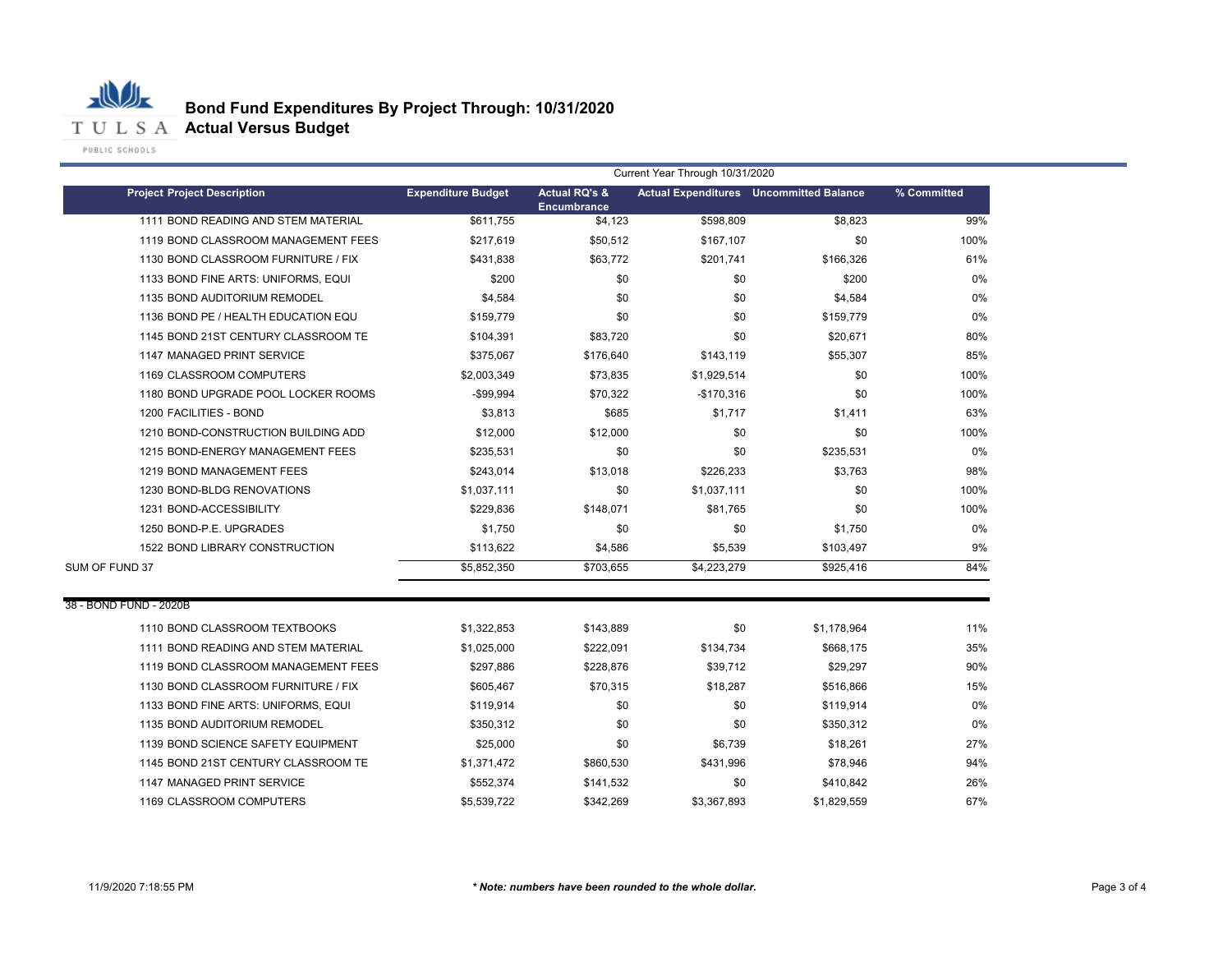

|                                     | Current Year Through 10/31/2020 |                                         |              |                                                |             |
|-------------------------------------|---------------------------------|-----------------------------------------|--------------|------------------------------------------------|-------------|
| <b>Project Project Description</b>  | <b>Expenditure Budget</b>       | <b>Actual RQ's &amp;</b><br>Encumbrance |              | <b>Actual Expenditures</b> Uncommitted Balance | % Committed |
| 1180 BOND UPGRADE POOL LOCKER ROOMS | \$800,000                       | \$12,064                                | \$0          | \$787,936                                      | 2%          |
| 1200 FACILITIES - BOND              | \$2.117.130                     | \$1,132,443                             | \$846,366    | \$138,321                                      | 93%         |
| 1210 BOND-CONSTRUCTION BUILDING ADD | \$8,524,803                     | \$6,909,600                             | \$1,615,203  | \$0                                            | 100%        |
| 1212 BOND-PAVING                    | \$13,043                        | \$0                                     | \$11,927     | \$1,116                                        | 91%         |
| 1215 BOND-ENERGY MANAGEMENT FEES    | \$565,000                       | \$0                                     | \$1,692      | \$563,308                                      | 0%          |
| 1219 BOND MANAGEMENT FEES           | \$514,698                       | \$400,009                               | \$114,689    | \$0                                            | 100%        |
| 1230 BOND-BLDG RENOVATIONS          | \$13,337,495                    | \$1                                     | \$13,315,994 | \$21,500                                       | 100%        |
| 1231 BOND-ACCESSIBILITY             | \$272,591                       | \$272,591                               | \$0          | \$0                                            | 100%        |
| 1250 BOND-P.E. UPGRADES             | \$7,415,240                     | \$5,415,240                             | \$0          | \$2,000,000                                    | 73%         |
| 1410 BOND SCHOOL BUSES / ROUTE MAIN | \$3,180,809                     | \$607,407                               | \$2,033,752  | \$539,650                                      | 83%         |
| 1419 BOND TRANSPORTATION MANAGEMENT | \$98.191                        | \$90,056                                | \$8,135      | \$0                                            | 100%        |
| 1473 BOND SYSTEMS UPGRADES, PHONE,  | \$41,000                        | \$41,000                                | \$0          | \$0                                            | 100%        |
| 1519 BOND LIBRARY MANAGEMENT FEES   | \$150,000                       | \$43,843                                | \$106,157    | \$0                                            | 100%        |
| 1522 BOND LIBRARY CONSTRUCTION      | \$850,000                       | \$0                                     | \$0          | \$850,000                                      | 0%          |
| <b>1527 LIBRARY MATERIAL</b>        | \$910,000                       | \$294,054                               | \$28,225     | \$587,721                                      | 35%         |
| SUM OF FUND 38                      | \$50,000,000                    | \$17,227,810                            | \$22,081,502 | \$10,690,688                                   | 79%         |
| 39 - BOND FUND - 2020C              |                                 |                                         |              |                                                |             |
| 1119 BOND CLASSROOM MANAGEMENT FEES | \$45,812                        | \$0                                     | \$45,812     | \$0                                            | 100%        |
| 1146 DESKTOP & APP VIRTUALIZATION   | \$1,200,461                     | \$105,949                               | \$250,223    | \$844,288                                      | 30%         |
| 1169 CLASSROOM COMPUTERS            | \$5,842,057                     | \$117,646                               | \$4,754,990  | \$969,421                                      | 83%         |
| 1171 PROFESSIONAL DEVELOPMENT       | \$158,845                       | \$0                                     | \$0          | \$158,845                                      | 0%          |
| 1172 BOND TECHNOLOGY INFRASTRUCTURE | \$922,294                       | \$922,294                               | \$0          | \$0                                            | 100%        |
| 1173 BOND SYSTEMS UPGRADES, PHONE,  | \$24,110                        | \$24,110                                | \$0          | \$0                                            | 100%        |
| 1177 INSTRUCTIONAL LEARNING RESOURC | \$806,421                       | \$109,200                               | \$25,000     | \$672,221                                      | 17%         |
| SUM OF FUND 39                      | \$9,000,000                     | \$1,279,199                             | \$5,076,025  | \$2,644,775                                    | 71%         |
|                                     |                                 |                                         |              |                                                |             |
| <b>Grand Total of all Funds:</b>    | \$96,591,000                    | \$20,070,206                            | \$35,772,703 | \$40,748,091                                   | 58%         |